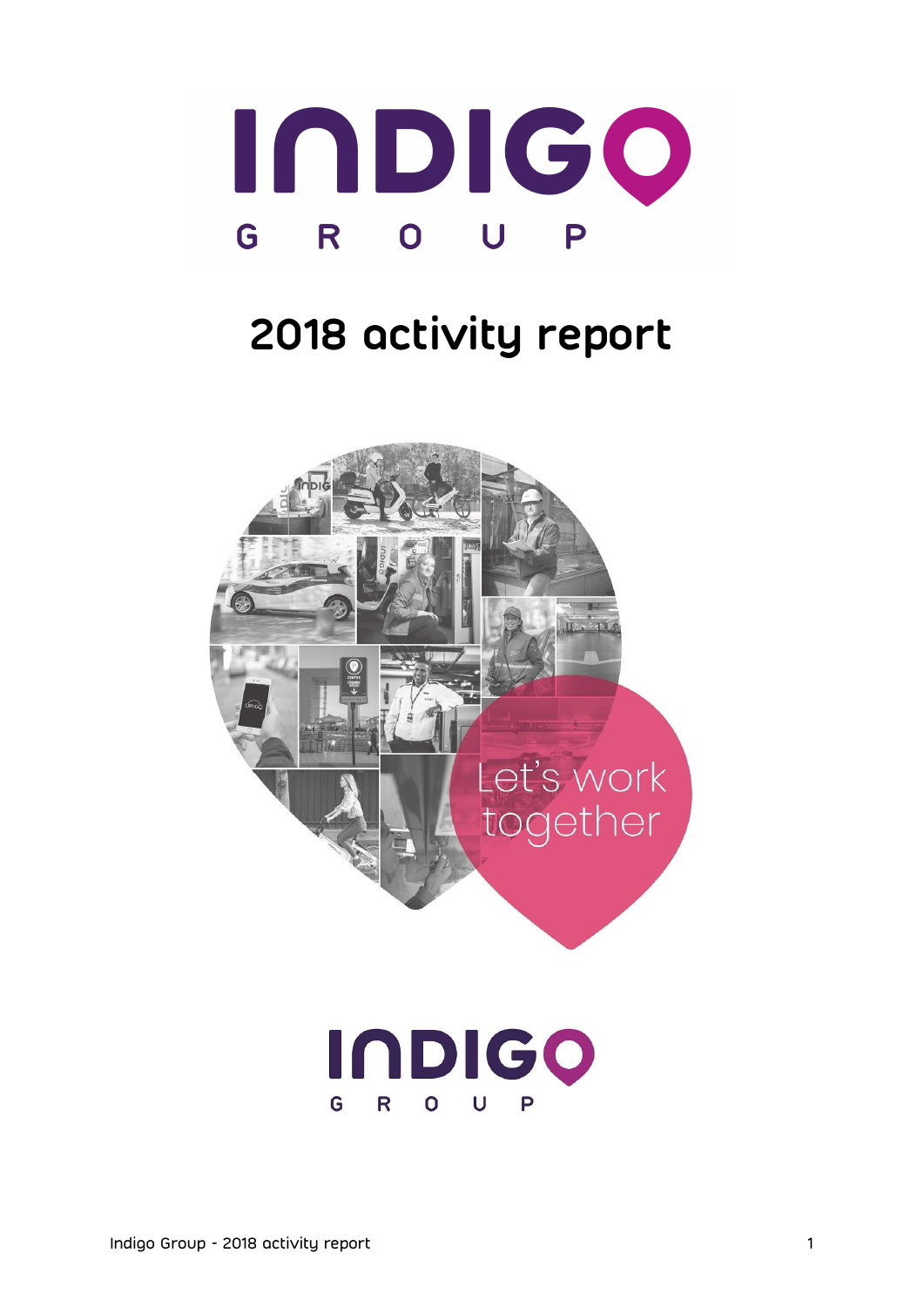| 1.  |     |  |
|-----|-----|--|
|     | 1.1 |  |
|     | 1.2 |  |
|     | 1.3 |  |
| 2.  |     |  |
| 3.  |     |  |
|     | 3.1 |  |
|     | 3.2 |  |
|     | 3.3 |  |
|     | 3.4 |  |
| 4.  |     |  |
| 5.  |     |  |
|     | 5.1 |  |
|     | 5.2 |  |
| 6.  |     |  |
| 7.  |     |  |
| 8.  |     |  |
| 9.  |     |  |
| 10. |     |  |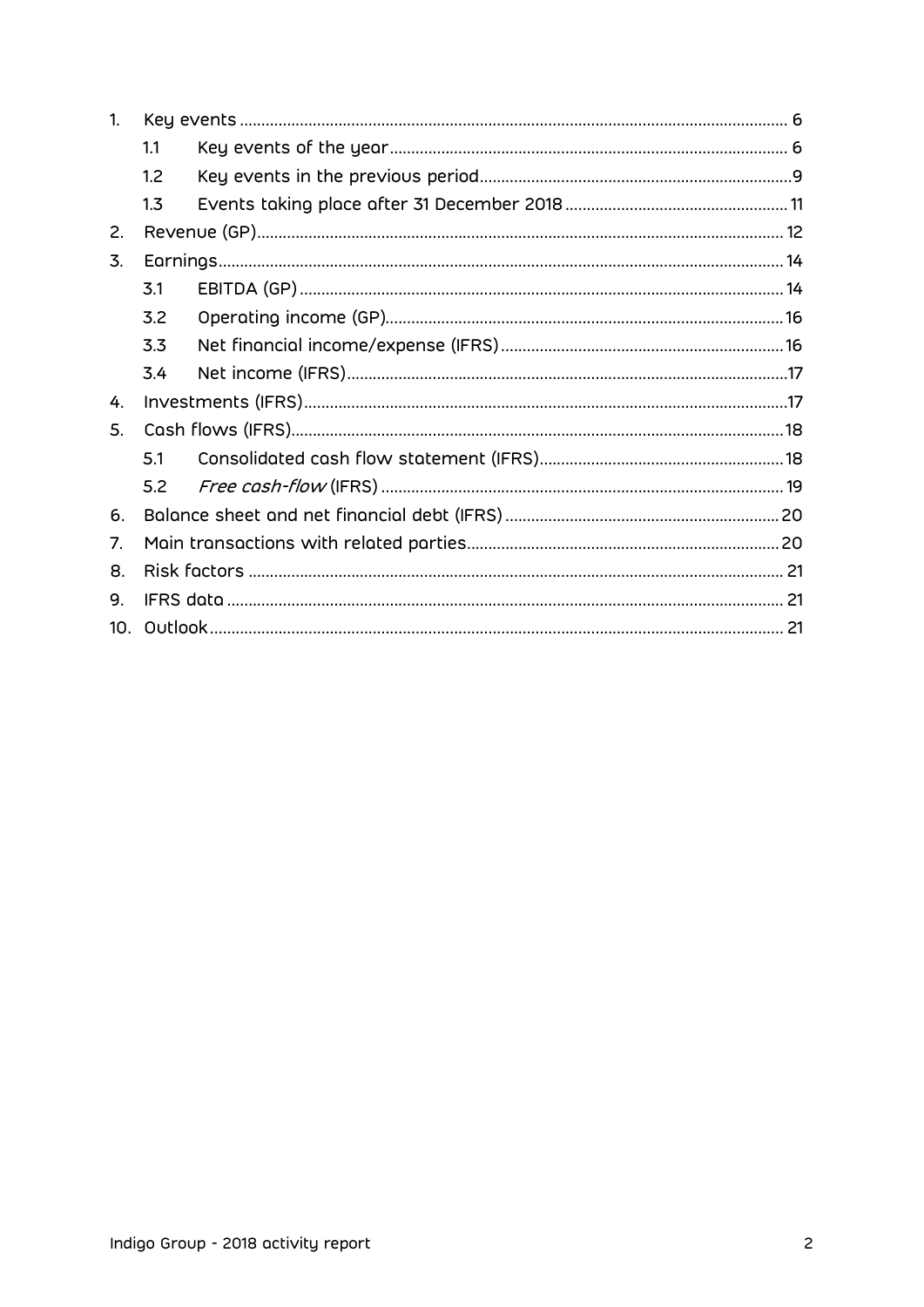#### Details on figures in the report

To make its performance easier to understand and to improve its presentation, the Group presents operational figures (revenue, EBITDA, operating income) on a "global proportionate" (GP) basis, including the Group's share of joint ventures (mainly in the USA, Colombia, Panama and Smovengo) as if they were consolidated proportionately and not under the equity method applied in accordance with IFRS when preparing the consolidated financial statements.

For the same reason, the Group uses Free Cash Flow – which is a measure of cash flow from recurring operating activities – as a performance indicator. It equals EBITDA less disbursements related to fixed fees as part of concession contracts, change in working capital requirement and current provisions, maintenance expenditure and any other operating items that have a cash impact but that are not included in EBITDA. A reconciliation with the figures in the consolidated cash flow statement is presented in Note 8 "Notes to the cash flow statement" to the consolidated financial statements for the year ended 31 December 2018.

EBITDA (earnings before interest, tax, depreciation and amortisation) is intended to measure the Group's operational performance. It is based on operating income before taking into account net depreciation, amortisation and additions to provisions for the impairment of non-current assets, net additions to non-current provisions, capital gains or losses on disposals of non-current assets, goodwill impairment, income from equity-accounted companies, expense associated with share-based payments (IFRS 2) and income and expense deemed to be non-recurring, material and exceptional.

Finally, the Group adopted IFRS 15 "Revenue from contracts with customers" on 1 January 2018, the date on which the standard came into force in the European Union. IFRS 15 is the new IFRS accounting standard governing revenue recognition. It replaces IAS 11 "Construction Contracts" and IAS 18 "Revenue" and the corresponding interpretations, particularly IFRIC 15 "Agreements for the Construction of Real Estate".

The Group has decided to apply IFRS 15 according to the "full retrospective" transitional approach. Figures for full-year 2017, presented for comparison purposes, have been adjusted and are presented in accordance with IFRS 15 (see Note 4 to the consolidated financial statements for the year ended 31 December 2018).

The total impact of the first-time adoption of IFRS 15 on global proportionate revenue for the year 2018 is a net increase of €33.1 million, equal to around 3.6% of revenue, and a net increase of €32.4 million for the comparable figure for the year 2017.

This change of method has no impact on EBITDA or net income, only on the presentation of the income statement.

The results of the Group's activities in the United Kingdom, Germany, Czech Republic and Slovakia, the disposal of which was agreed in late 2018, are fully consolidated in the Group's 2018 income statement and cash flow statement. The balance-sheet items of the Czech business – the disposal of which was completed in January 2019, after the end of the 2018 financial year – are also included in the Group's 2018 balance sheet.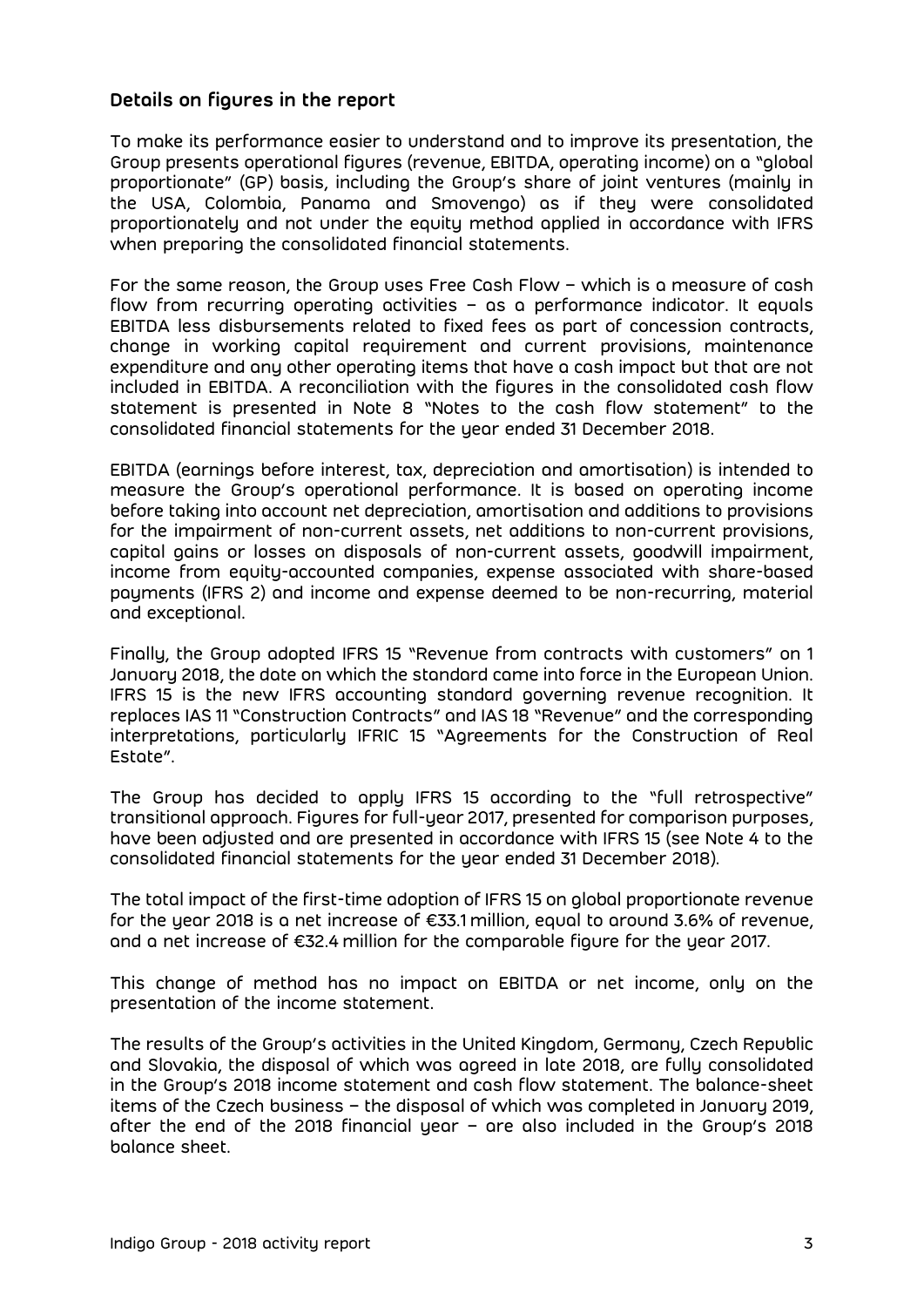### Summary and key figures

In 2018, Indigo Group bolstered its position as a leading player in parking and individual mobility.

Indigo Group's parking business line, Indigo, strengthened its presence in Europe: it increased its market share in Belgium with the acquisition of Besix Park NV, and in France with the acquisition of four car parks. Indigo also continued to expand by winning long-term contracts, thereby strengthening its infrastructure portfolio.

Indigo has sold its subsidiaries in the United Kingdom, Germany, the Czech Republic, Slovakia and Qatar, along with its operation in Russia, in order to focus on its strategic priority countries as presented in the GOAL 2025 plan.

Streeteo, which manages on-street parking on behalf of local authorities, took full advantage of enforcement activities made possible by France's act of 27 January 2014 on the modernisation of public territorial action and affirmation of metropolitan areas. That business made a significant contribution to Indigo's revenue in France and allows the Group to develop a holistic approach to parking in cities.

Also, in 2018, the MDS (Mobility and Digital Solutions) business line made a greater contribution to Indigo Group revenue. The build-up in that business line has been supported by significant Group investment in both operational and financial terms. Throughout the year, OPnGO (which started operating in 2016), INDIGO® weel (2017) and Smovengo (2018) extended their coverage and achieved considerable growth in customer and transaction numbers.

Key global proportionate figures in Indigo Group's consolidated income statement are as follows:

| $\epsilon$ million                                                                           | 2017   | 2018   | exchange rate (%) | Change at current Change at constant<br>exchange rate (%) |
|----------------------------------------------------------------------------------------------|--------|--------|-------------------|-----------------------------------------------------------|
| Revenue                                                                                      | 929.9  | 961.4  | $+3.4%$           | $+6.2%$                                                   |
| <b>EBITDA</b>                                                                                | 310.0  | 307.7  | $-0.8%$           | $+0.1%$                                                   |
| % Margin                                                                                     | 33.3%  | 32.0%  | <i>-1.3 pts</i>   |                                                           |
| Operating income                                                                             | 124.1  | 196.3  | +58.2%            | +57.8%                                                    |
| % Margin                                                                                     | 13.3%  | 20.4%  | $+7.1$ pts        |                                                           |
| Cost of net financial debt                                                                   | (41.6) | (61.8) | +48.4%            | +48.4%                                                    |
| Other financial income and expense                                                           | (6.0)  | (6.0)  | $-0.5%$           | $-0.5%$                                                   |
| Net income before tox                                                                        | 76.4   | 128.5  | $+68.2%$          | +71.8%                                                    |
| Income tax expense                                                                           | (16.2) | (45.4) | $+180.3%$         | +180.3%                                                   |
| o/w impact of change in income tax rate                                                      | 15.7   |        | -100.0%           | -100.0%                                                   |
| Net income                                                                                   | 60.2   | 83.2   | $+38.1%$          | +41.8%                                                    |
| Net income attribuable to non-controlling i                                                  | (1.3)  | (1.0)  | $-24.2%$          | $-24.2%$                                                  |
| Net income attributable to owners of the                                                     | 58.9   | 82.2   | +39.5%            | +43.3%                                                    |
| Net income attributable to owners of the<br>parent - excluding change in income tax<br>rates | 43.2   | 82.2   | +90.2%            | +97.4%                                                    |

At 31 December 2018, the Group managed 2,287,000 parking spaces across 5,050 facilities (based on a 100% share of operations, including in countries where the Group operates through a joint venture). Of those spaces, 54.6% were in North America, 19.6% in France, 16.7% in the Iberia South America region (Spain, Brazil, Colombia and Panama) and 9.1% in other Continental European countries.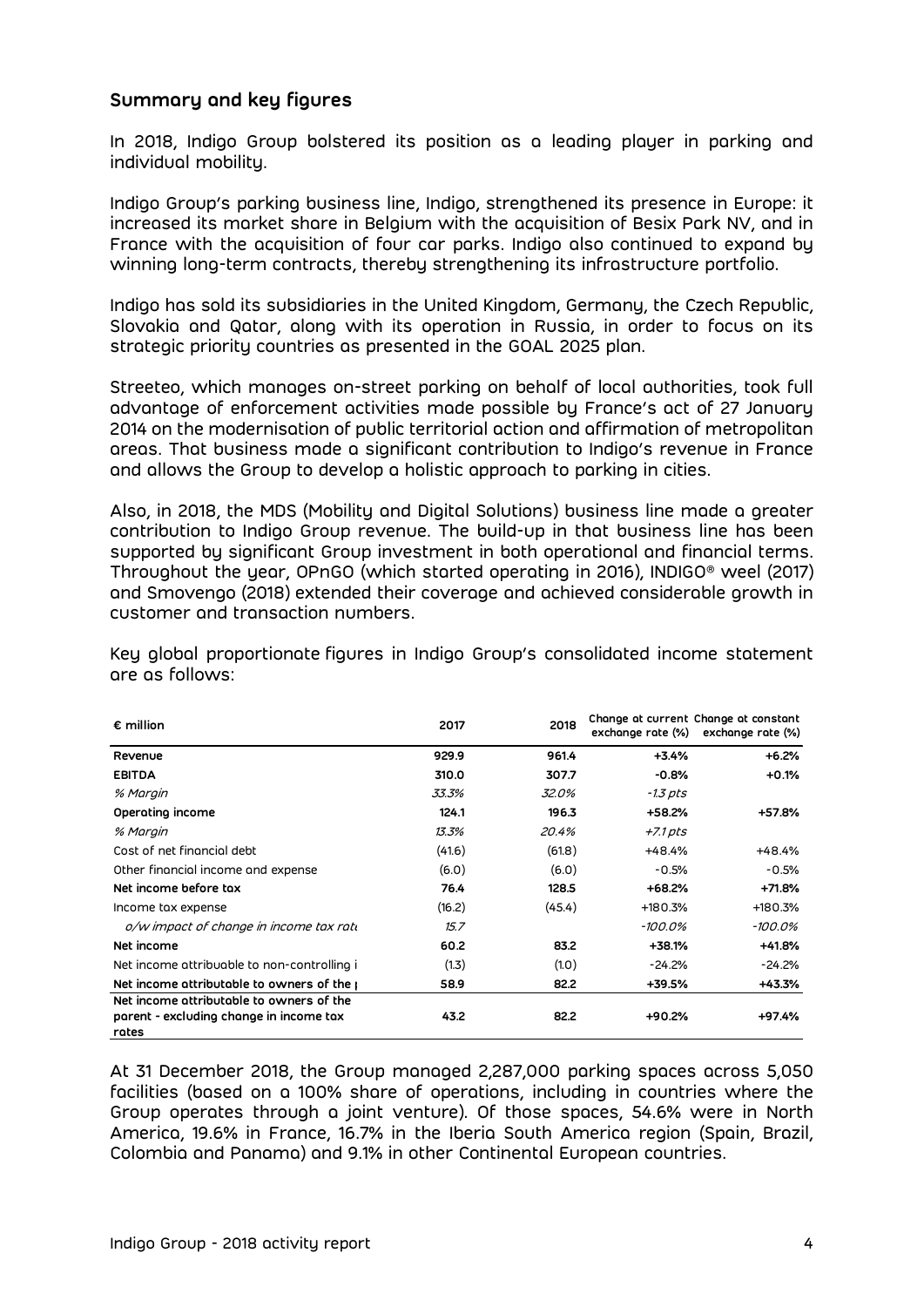The Group's consolidated global proportionate revenue<sup>1</sup> for 2018 was €961.4 million, up 6.2% on 2017 at constant exchange rates and up 3.4% (up €31.5 million) unadjusted for currency movements. All geographic regions made a considerable contribution to growth at constant exchange rates, with revenue growth of 3.1% in France, 10.9% in other Continental Europe countries, 6.8% in the North America-United Kingdom region and 4.4% in the Iberia South America region. The MDS business line generated revenue of €12.3 million in 2018 versus €1.9 million in 2017.

The Group's consolidated global proportionate EBITDA was €307.7 million in 2018, up 0.1% or €0.2 million at constant exchange rates but down 0.8% or €2.4 million unadjusted for currency movements. EBITDA margin was 32.0%, 1.3 point lower than in 2017 (33.3%). That decrease was mainly related to continued investment in the growth of the MDS business line, ramping-up profitability of the new Streeteo business through 2018 and because of one-off impacts relating to long-standing contracts in Brazil. EBITDA margin was 54.9% in France, 44.2% in other Continental Europe countries, 9.4% in the North America-United Kingdom region and 17.3% in Iberia-South America. These figures reflect the different business models used in the latter two geographical zones which, with the exception of Spain, mainly involve contracts under which the Group bears no traffic-level risk and carries out little investment but in return generates lower margins.

Indigo Group's global proportionate operating income rose sharply to €196.3 million in 2018 as opposed to €124.1 million in 2017, mainly because of capital gains on the disposal of international subsidiaries.

Consolidated net income attributable to owners of the parent amounted to €82.2 million in 2018, up from €58.9 million in 2017. In April 2018, Indigo Group returned to the bond market by issuing €700 million of bonds, the proceeds of which enabled early redemption of €500 million of bonds due to mature in 2020 and the repayment of €100 million of shareholder loans. The early redemption of bonds gave rise to a non-recurring financial expense of €19.8 million. This refinancing extended the maturity of our debt and increased the Group's cash resources, which were also bolstered by the aforementioned disposal of Indigo businesses.

IFRS net financial debt was €1,633.1 million at 31 December 2018, taking into account the €80 million distribution in April 2018, as opposed to €1,665.7 million at 31 December 2017. The fall in debt reflects the positive impact of business disposals in the United Kingdom, Germany, Slovakia and Russia, as well as the Group's sustained investment, both in its parking business and its new MDS activities. Indigo Group's IFRS free cash flow rose to €230.4 million in 2018 from €226.3 million in 2017, with a cash conversion ratio of 78.0% in 2018 as opposed to 76.4% in 2017.

 $\overline{a}$ 

<sup>1</sup> Amounts adjusted in accordance with the change in method relating to revenue recognition as part of the firsttime adoption of IFRS 15 from 1 January 2018 (see Note 4 "Change in accounting method" of the consolidated financial statements for the year ended 31 December 2018).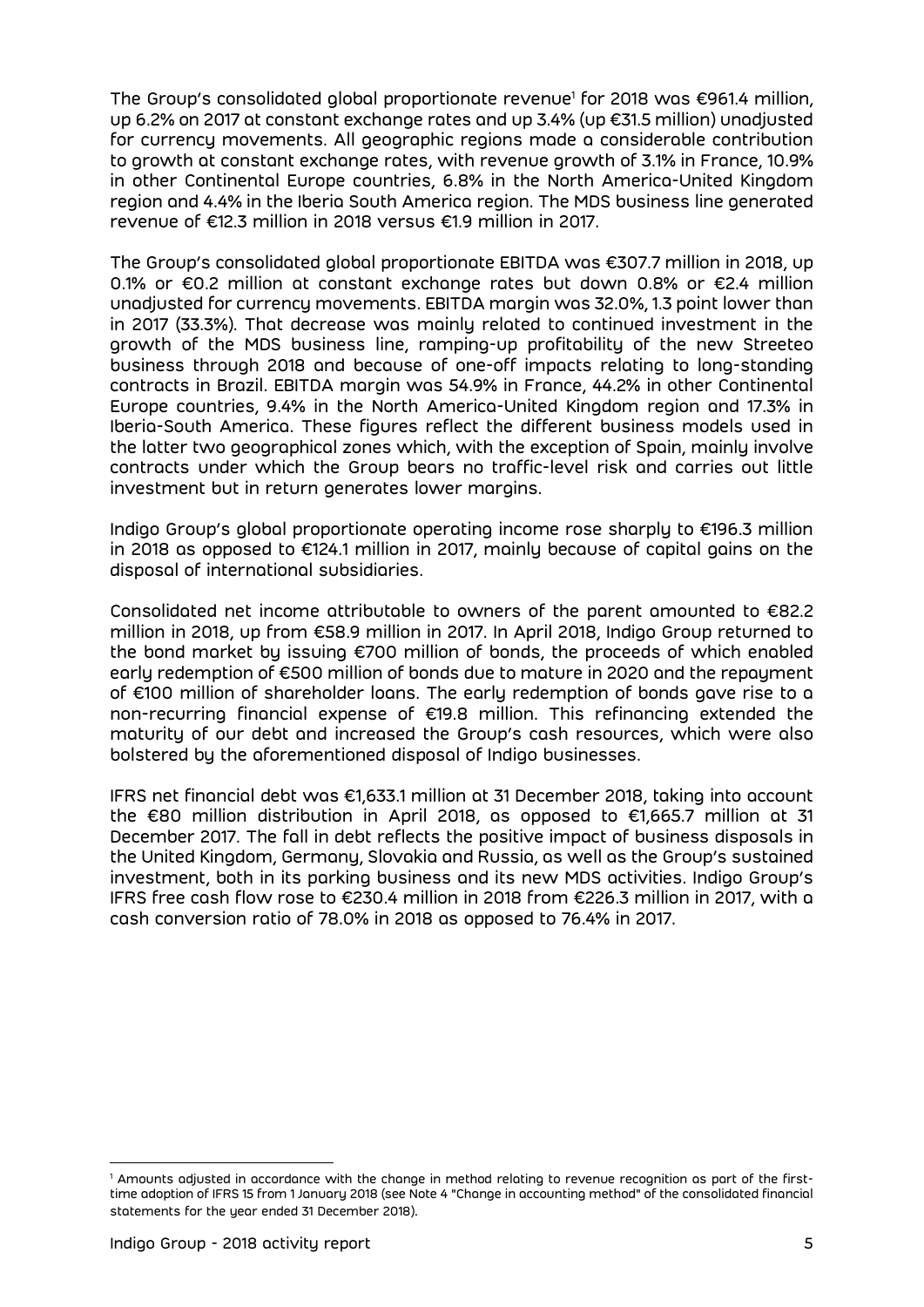## 1. Key events

#### 1.1 Key events of the year

• Infra Park becomes Indigo Group

On 15 October 2018, Infra Park S.A.S. adopted the new corporate name "Indigo Group S.A.S." to give greater visibility to its position as a preferred partner of cities.

Development and contracts

Indigo Group's main successes in 2018 were as follows:

o In France

Indigo won concession tender procedures in Paris for car parks at the Louvre (24 years) and the Maison de la Radio (10 years), in Saint-Maur-des-Fossés for 4 offstreet car parks and on-street parking in partnership with Streeteo (15 years), in Neuilly-sur-Seine for the financing, design, construction and operation of a car park under Avenue Charles de Gaulle (30 years) and in Aigues-Mortes for six enclosed car parks and on-street enforcement activities (10 years).

Indigo also acquired the Plaza car park in Lille, a car park to be built in Nîmes and the Camille Julian and Jardins de l'Ars car parks in Bordeaux. Each of those four acquisitions strengthened Indigo's positions in those cities.

o Outside France

In Spain, Indigo acquired full ownership of the Jorge Vigon car park in Logroño and confirmed its real-estate strategy in Spain, where the group already has full ownership of four car parks in four different cities (Zaragoza, Logroño, Marbella and Madrid). Indigo acquired Dinercar Atres S.L, the company that owns a long-term concession for the Txaltxa Zelai car park in the city of Eibar in the Basque region of Spain.

In Belgium, as well as the acquisition of Besix (see key events in the period), Indigo renewed numerous contracts that expired in 2018, and was able to achieve early renewal of certain long-term contracts (on-street parking in Diest, parking enforcement in Maldegem, Arlon and Dinant).

In the USA, Indigo, via its Laz Parking LLC subsidiary, scored a number of successes in the airport sector (Oakland in California, Greenville-Spartanburg in South Carolina, T.F Green in Warwick, Rhode Island) and moved into Detroit, where it now manages numerous car parks through a partnership with REDICO (Real Estate Development and Investment Company).

In Canada, Indigo won tender procedures relating to international airports in Winnipeg and Saskatoon. It also won some major contracts in Toronto via its Northern Valet subsidiary, the leading valet parking provider in the Toronto region. Indigo won a five-year contract from Oxford Properties to install its predictive business intelligence and online sales solutions, and to manage day-to-day parking operations at its office and mixed-use complexes.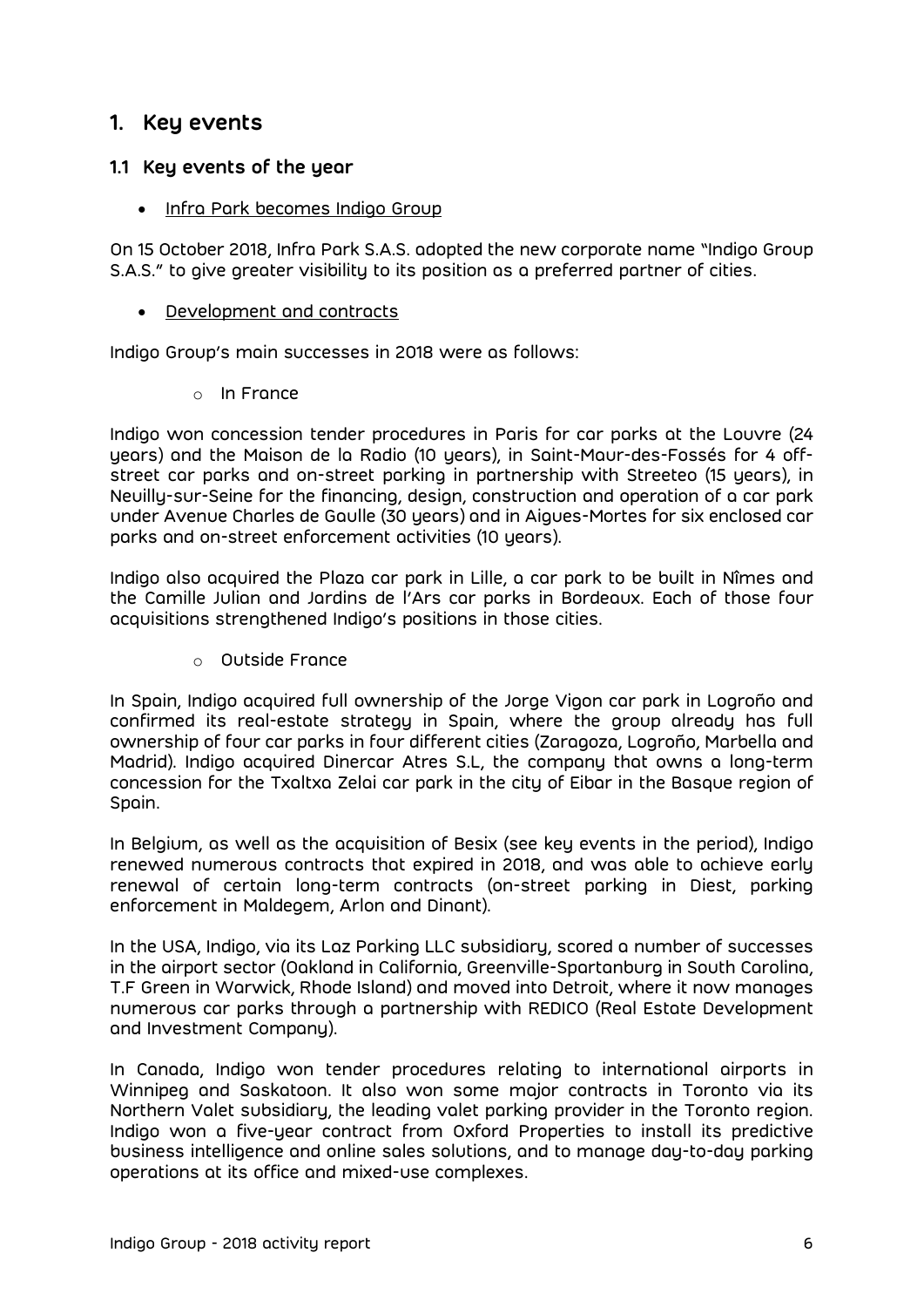In Brazil, the Group continued to extend its presence in the cities of Contagem, Novo Hamburgo, Itabuna in Bahia state and Sao Paulo. Indigo also won a 10-year contract to manage the Arena Corinthians car park at the Sport Club Corinthians Paulistas stadium in Sao Paulo. Finally, Indigo signed a 15-year contract with Tenco in November 2018 to manage 10 parks. This partnership is part of Indigo's strategy to extend the average duration of its contracts and allows Indigo to expand into two new Brazilian states (Santa Catarina and Amapá) and eight new cities.

In Colombia, Indigo, via its City Parking Colombia subsidiary, continued to expand in Bogota, Cartagena, Burga, Cali and Baranquilla.

o MDS

OPnGO maintained its development: it now has 50 on-street parking contracts and manages almost 500 car parks.

INDIGO® weel, after launching its bicycle service in Metz in December 2017, expanded into another six cities in 2018 (Tours, Bordeaux, Lyon, Toulouse, Angers and Grenoble), making almost 10,000 bicycles available to users. In December 2018, INDIGO® weel offered its first electric scooters to the inhabitants of Toulouse.

In Paris and the inner suburbs, Smovengo installed more than 1,200 stations and achieved around 930,000 rentals in 2018.

Geographical refocusing of the business and market consolidation

In accordance with the strategy that was confirmed in March 2018, consisting of focusing its business and taking part in market consolidation in countries where the Group can become a leader or co-leader, the group carried out the following transactions:

o Acquisition of Besix Park NV

In June 2018, Indigo Group formed an agreement to acquire 100% of Besix Park NV, a major player in the Belgian parking market, managing around 17% of Belgium's parking spaces and generating annual revenue of over €12 million. The transaction was completed on 4 July 2018, making the Group the number-one player in the Belgian parking market in terms of the number of spaces managed, and brought it closer to the number-two player in terms of revenue.

o Creation of a joint venture with MOBIMO in Switzerland

On 17 September 2018, Indigo strengthened its position in Switzerland by joining forces with MOBIMO, a leading player in the Swiss real-estate sector, whose head office is in Küsnacht (Zürich canton).

Indigo and Mobimo, already partners in the "Parking du Centre" concession in Lausanne, in the Flon district, took over direct management of this park in September and aim to develop a number of projects in Switzerland.

#### o Disposal of the Group's businesses in Qatar and Russia

On 7 February 2018, the Group sold all its shares in Qatari company QDVP P.Q.S.C. to its Qatari co-shareholder QDVC Q.S.C. That sale did not have a material impact on the Group's 2018 financial statements. In April 2018, it also sold its Russian car park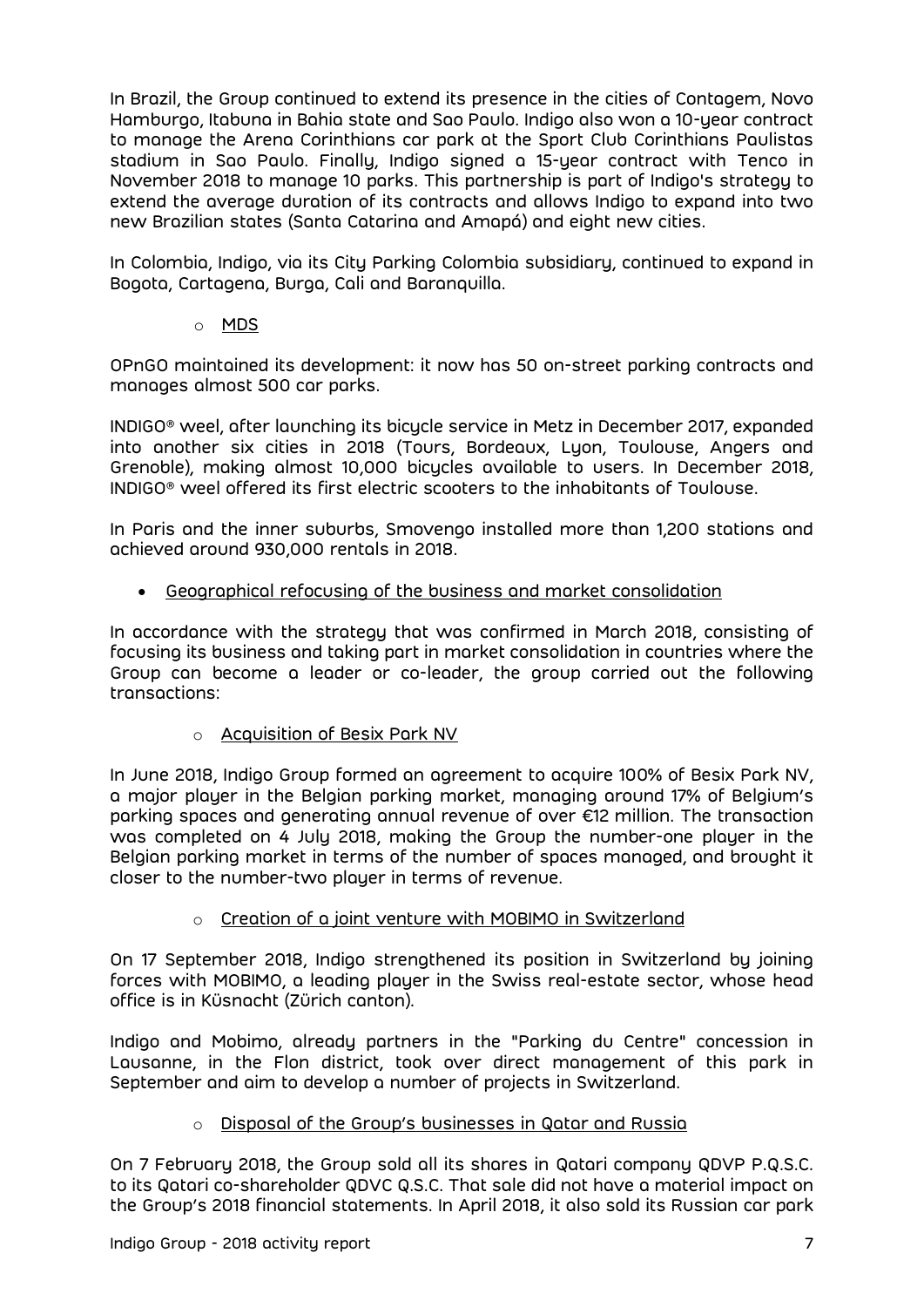held indirectly through the Russia Parkinvest joint venture, in which the Group owns 50.13%. That disposal had a positive impact of €2.7 million in 2018, presented under income from companies accounted for under the equity method.

> o Disposal of subsidiaries in the United Kingdom, Germany, the Czech Republic and Slovakia

On 11 December 2018, the Group completed the disposal of its subsidiaries in the United Kingdom, Germany, the Czech Republic and Slovakia to SABA Infraestructuras. The disposal was effective immediately in the United Kingdom, Germany and Slovakia, and took place on 24 January 2019 in the Czech Republic. Together, those subsidiaries accounted for less than 6% of the Group's EBITDA in 2017.

Successful refinancing and hedging transaction

On 19 April 2018, Indigo Group launched a new €700 million issue of bonds with a 10-year maturity (April 2028) and a fixed coupon of 1.625%.

The order book exceeded €1.4 billion, meaning the offer was twice oversubscribed, confirming the market's confidence in the long-term strength of Indigo Group's business model.

The funds raised allowed Indigo Group to repay early, in May 2018, €500 million of bonds due to mature in 2020 by exercising its "make whole" clause, as well as the €100 million shareholder loan from its parent company Infra Foch Topco.

That transaction was followed in November 2018 by derivatives contracts allowing the Group to convert €150 million of its debt to floating rate, thereby reducing its cost of debt.

Distributions

In 2018, the Company distributed a total of €80 million to its shareholders: a €43.2 million repayment of contributions paid out of share premiums, and €36.8 million of dividends, paid out of retained earnings.

Confirmation of the Group's BBB credit rating

On 10 April 2018, Standard & Poor's confirmed Indigo Group's BBB rating, and adjusted its outlook from positive to stable.

The confirmation of the BBB rating emphasises the Group's good performance in 2018 as well as the strength of its infrastructure model and its credit ratios, and takes into account the consequences of the aforementioned refinancing transaction.

On 24 July 2018, Standard & Poor's confirmed Indigo Group's BBB rating and stable outlook.

• Indigo Group's extra-financial rating

In March 2018, extra-financial rating agency Vigeo awarded Indigo Group a score of 61/100, making the Group the leading European company in its sector. This rating reflects the Group's workforce-related, social and environmental commitments.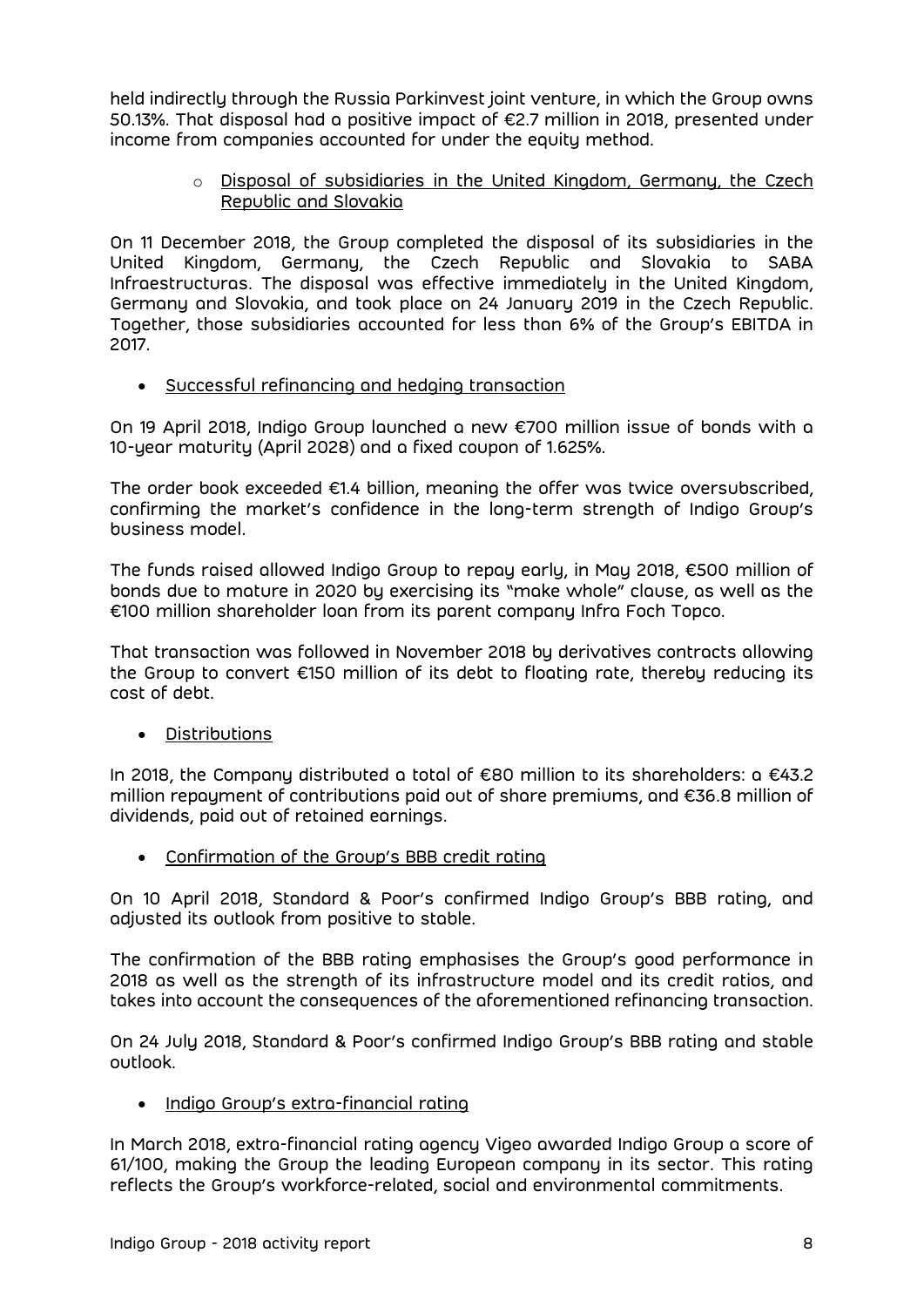Purchase of an additional 10% stake in AGE

On 11 October 2018, in accordance with its previous undertakings, Indigo Group acquired, via its Indigo Estacionamento Ltda subsidiary, an additional 10% stake in its Brazilian subsidiary AGE, taking its interest to 80%.

Mobility and Digital Solutions: strategic discussions aimed at boosting growth

Indigo Group's MDS (Mobility and Digital Solutions) business line, which includes OPnGO (digital parking platform) and INDIGO® weel (dockless, self-service, and shared soft mobility solutions), has experienced very fast growth since its launch. Building on this success, on 18 December 2018 the Group initiated a strategic review of the various options that could accelerate the MDS business line's development, including efforts to find new financial and/or strategic partners.

This confirms the Group's ambition to be a leading digital and shared mobility player through its two flagship digital brands: OPnGO, launched in June 2016, and INDIGO® weel, launched in December 2017.

OPnGO: joint venture with Banrisul

On 27 November 2018, OPnGO Group BV, announced the formation of a joint venture with Banrisul (Banco do Estado do Rio Grande do Sul S.A), Banrisul Cartões (a Banrisul group company) and OPnGO Brazil Tecnologia S.A.

This joint venture aims to offer Brazilian shopping centres a car parking payment and customer loyalty solution that is the only one of its kind in the world and resulted in the creation of a new company named VeroGo, in which OPnGO Group BV will own a non-controlling interest of 6.0%.

## 1.2 Key events in the previous period

Discontinuation of the disposal process

On 23 November 2017, Indigo Group's owners decided to discontinue the disposal process they had started in early 2017. As a result, the acquisition of an additional 40% in LAZ Parking, which was contingent on a change of control over Indigo Group, did not take place and Indigo Group maintained its indirect 50% stake in LAZ Parking.

Two successful new bond issues

Indigo Group carried out two new bond issues in July 2017 in the form of private placements: on 6 July 2017, €100 million of 12-year bonds with a coupon of 2.000%, and on 27 July 2017, €125 million of 20-year bonds with a coupon of 2.951%.

Those two bond issues confirmed Indigo Group's status as a regular issuer in the bond markets, as well as extending the average maturity of its debt and giving it the resources it needs to continue its development.

The two bond issues were rated BBB by Standard & Poor's.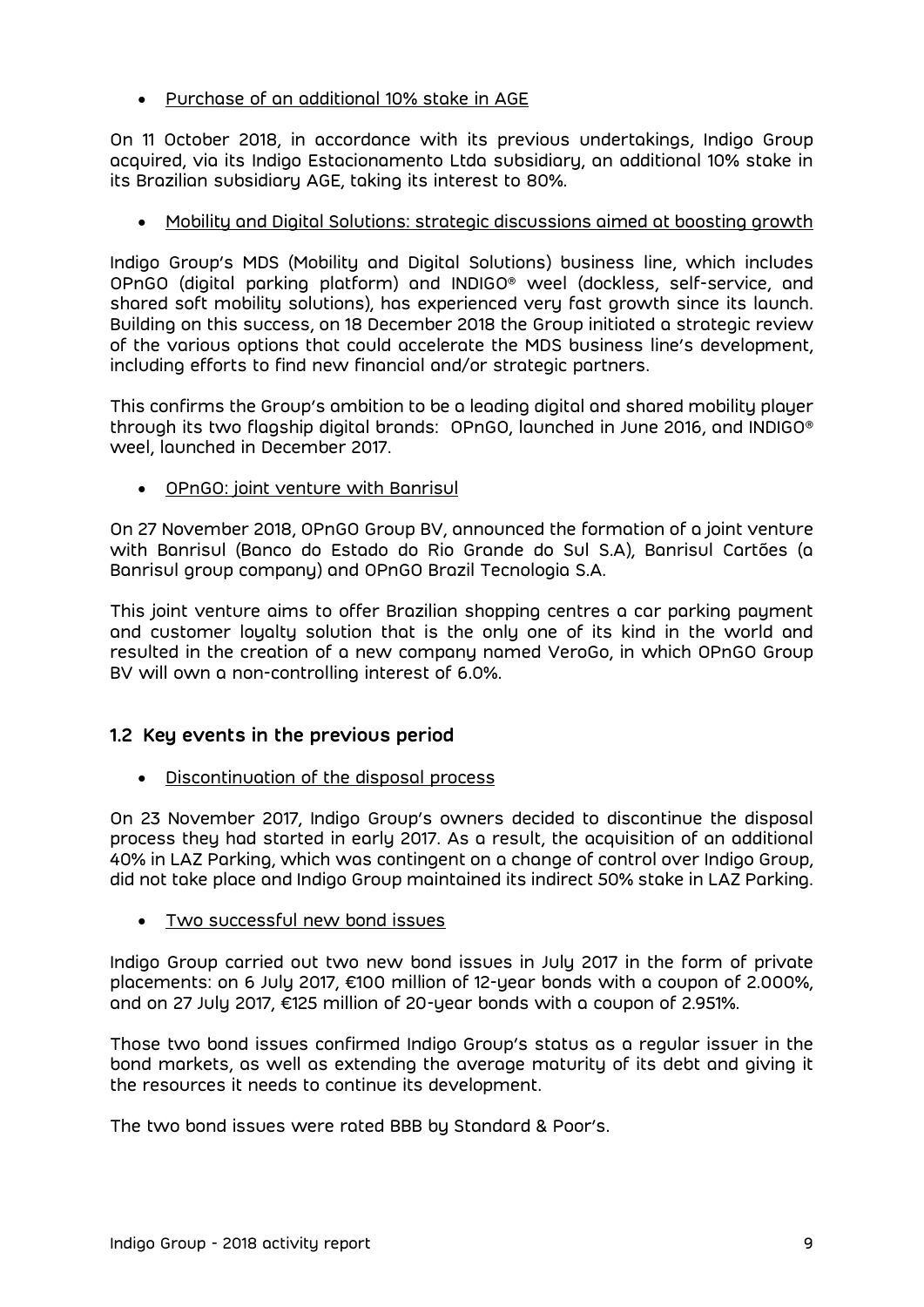Acquisition of the Alpha Park contract portfolio

On 4 January 2017, Indigo Group acquired the portfolio of contracts operated by Alpha Park in Denver via its indirect subsidiary LAZ Parking. The acquisition added 49 new car parks to LAZ Parking's portfolio, making it one of Denver's largest parking operators with 80 locations and more than 125 employees in the city.

Purchase of an additional 10% stake in AGE

On 28 August 2017, in accordance with its previous undertakings and via its Indigo Estacionamento Ltda subsidiary, Indigo Group acquired an additional 10% stake in its Brazilian subsidiary AGE, taking its interest to 70% at 31 December 2017 and 30 June 2018.

• Significant contract wins in French on-street parking

With respect to the on-street enforcement activity in France, effective from 1 January 2018, Indigo Group set up a dedicated organisation called Streeteo. By anticipating this development and with the expertise it has acquired in countries such as Spain and Belgium, the Group has been able to win a large proportion of the related tenders, including two out of three contracts in Paris.

Launch of a business line focusing on shared individual mobility

In July 2017, the Group set up an organisation focusing on shared individual mobility solutions, in order to offer services including free-floating bike sharing in cities in which the Group operates. The business line's first project began in Metz in December 2017.

In late 2017, this new business line was combined with the Digital business line within a new business line called Mobility and Digital Solutions (MDS).

On 24 March 2017, via its NOW! Innovations Solutions BV subsidiary, Indigo Group also purchased a 12.60% stake in sPARK, which develops the Polly app, and increased its stake to 22.01% on 20 November 2017, for a total investment of €0.8 million.

Polly is a predictive navigation app that guides drivers to parking spaces (on- or offstreet). The acquisition allows Indigo Group to broaden the functions offered to OPnGO customers and to optimise the user experience, from searching for a parking space to payment.

Smovengo

In early May 2017, the Smovengo consortium, consisting of Indigo Infra (an Indigo Group subsidiary), Mobivia, Moventia and Smoove, signed a new 15-year self-service bicycle operation contract in the city of Paris with the Autolib' et Velib' Metropole association starting on 1 January 2018. Indigo Infra owns a 35% stake in Smovengo.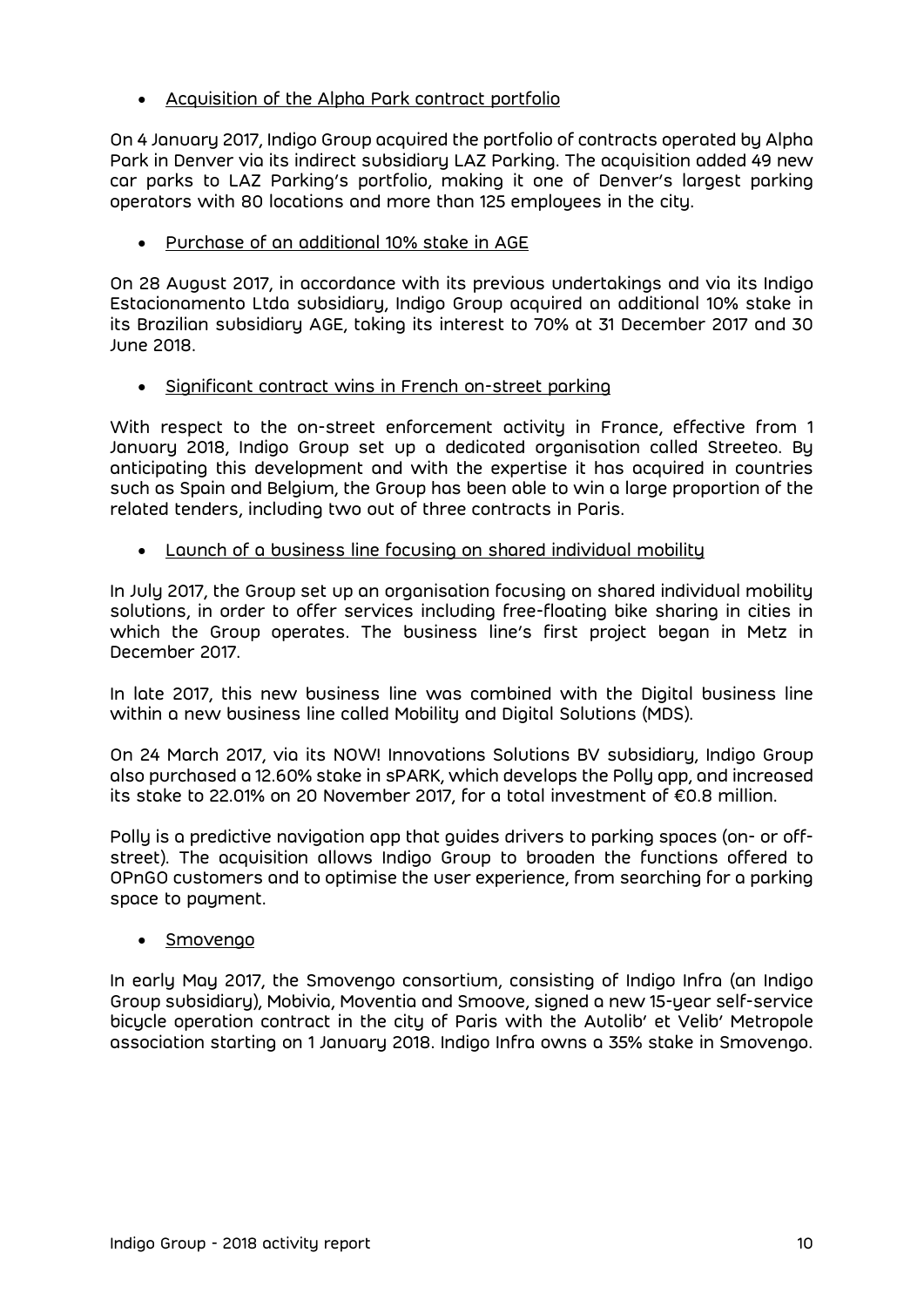## 1.3 Events taking place after 31 December 2018

Disposal of Indigo Group's subsidiary in the Czech Republic

On 24 January 2019, Indigo Group completed the disposal of its subsidiary in the Czech Republic to SABA Infraestructuras.

Acquisition of Spie Autocité

On 16 January 2019, Indigo Group entered into an agreement to acquire the parking division of Spie Batignolles Concessions, operated in France under the Spie Autocité brand. This acquisition will allow the Group to achieve denser coverage in France in the cities in which it is already present.

The agreement is aligned with Indigo's Goal 2025 strategy announced in March 2018 to focus on countries in which it is has leadership or joint leadership.

The Spie Batignolles group has been operating car parks since 2000 under the Spie Autocité brand, with 14 contracts under which it operates 29 car parks of which one is under construction, and two on-street parking operations, together totalling around 20,000 parking spaces. The car parks are located in Paris, primarily on the outskirts of central Paris (Porte de Saint Cloud, Porte d'Auteuil, Porte de St Ouen), and in suburban areas (La Garenne Colombes, Montrouge, Conflans-Sainte-Honorine, Achères), as well as in Lille and Lyon. In 2017, these parking activities generated revenues of around €32 million.

The operational staff of Spie Autocité, which comprises approximately 60 people, will be taken over by Indigo in France.

The transaction, subject to conditions precedent, should be finalised by the end of the first half of 2019.

Business development in China

On 25 March 2019, Indigo Infra S.A. announced the launch of a joint venture ("JV") with Sunsea Parking, China's leading parking management company. The JV will focus initially on China to assist the municipalities in their optimization of mobility to prepare the smart city of tomorrow.

The JV will focus on the on- and off-street parking markets, establishing long-term contracts with public sector providers and utilizing the combined local expertise, innovation and global experience and scale brought by Sunsea and Indigo.

Sunsea and Indigo will make an initial investment of nearly €30 million which, together with debt and further capital from local investors, will enable the joint venture to invest in tens of thousands of modern car parking spaces.

Sunsea has a 60% stake in the JV, with Indigo holding the remaining 40%. It is structured to allow the potential for third-party investment through special purpose vehicles.

Evolution of the shareholding structure

On 27 March 2019, Ardian, a 49.2% shareholder in Infra Foch Topco, which owns 100% of Indigo Group, announced that it had entered an exclusive negotiation with a view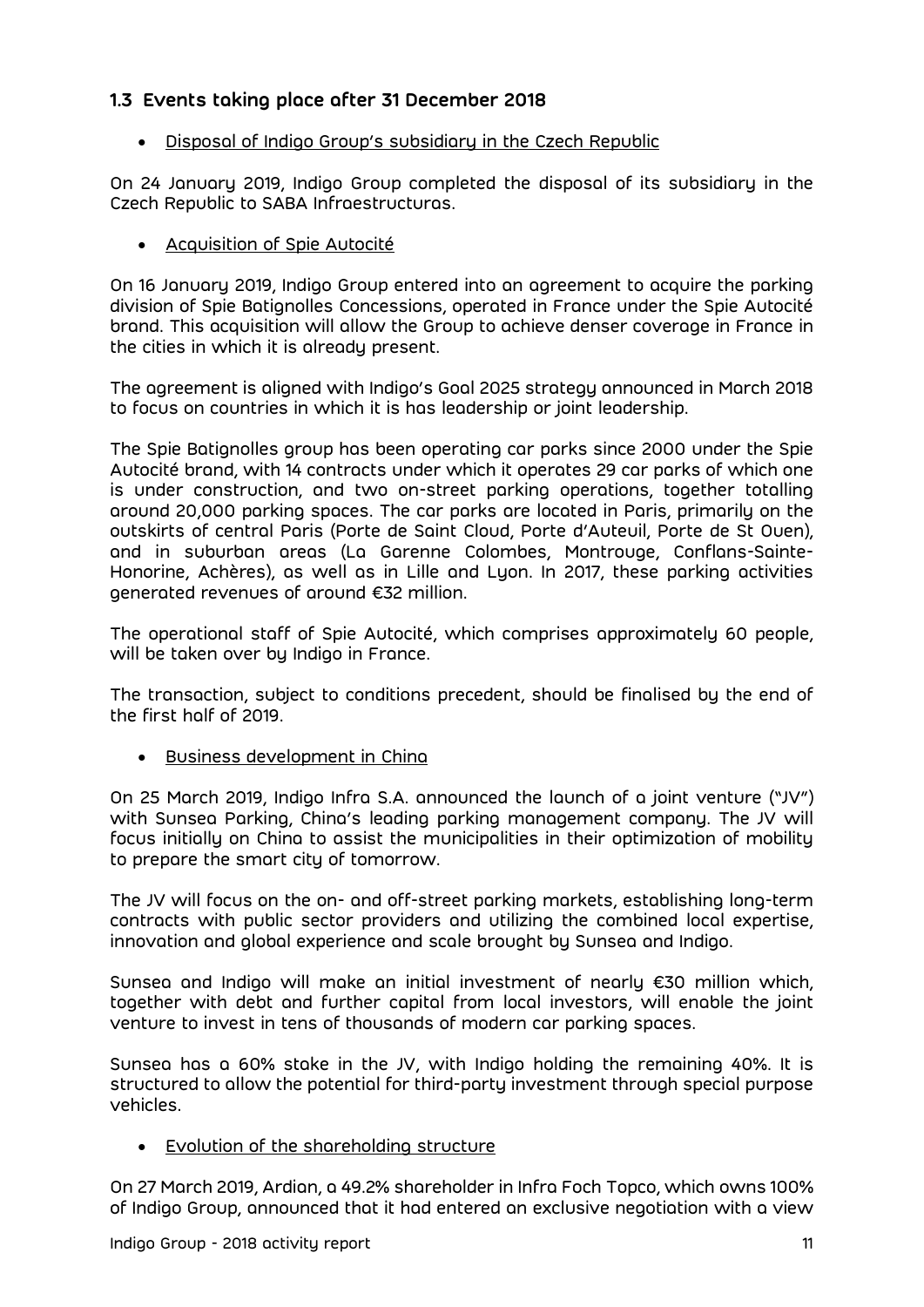to selling its stake to funds managed by responsible investment manager Mirova and Meag, the asset manager of Munich Re and Ergo. This agreement remains subject to the information and consultation of the French Social and Economic Committee of Indigo, as well as approval from competent anti-trust authorities.

# 2. Revenue (GP)

In 2018, the Group's consolidated global proportionate revenue was €961.4 million, up 6.2% on 2017 at constant exchange rates and up 3.4% (up €31.5 million) unadjusted for currency movements, taking into account a negative exchange difference of €24.5 million.



#### Revenue by region at constant exchange rates

Revenue grew at constant exchange rates in all regions, both in France and abroad.

In France, revenue was up 3.1% (up €13.1 million). Based on facilities in operation in both periods, revenue was up 1.2% (up €4.5 million), comprising a €1.0 million decrease in revenue from hourly customers, a €2.3 million increase from subscribers and a €3.2 million increase from on-street customers, leased facilities and revenue guarantees.

Contracts won and lost between 2017 and 2018 had a €10.1 million net positive impact on revenue. The Group won some on-street parking enforcement contracts in Paris, while new contracts in Strasbourg, Bordeaux and Paris continued to ramp up, although the Group also stopped operating certain facilities, particularly in Paris and Nancy.

Outside France, revenue rose 6.8% (up €32.5 million) at constant exchange rates year-on-year in 2018, while unadjusted for exchange-rate movements it grew 1.6%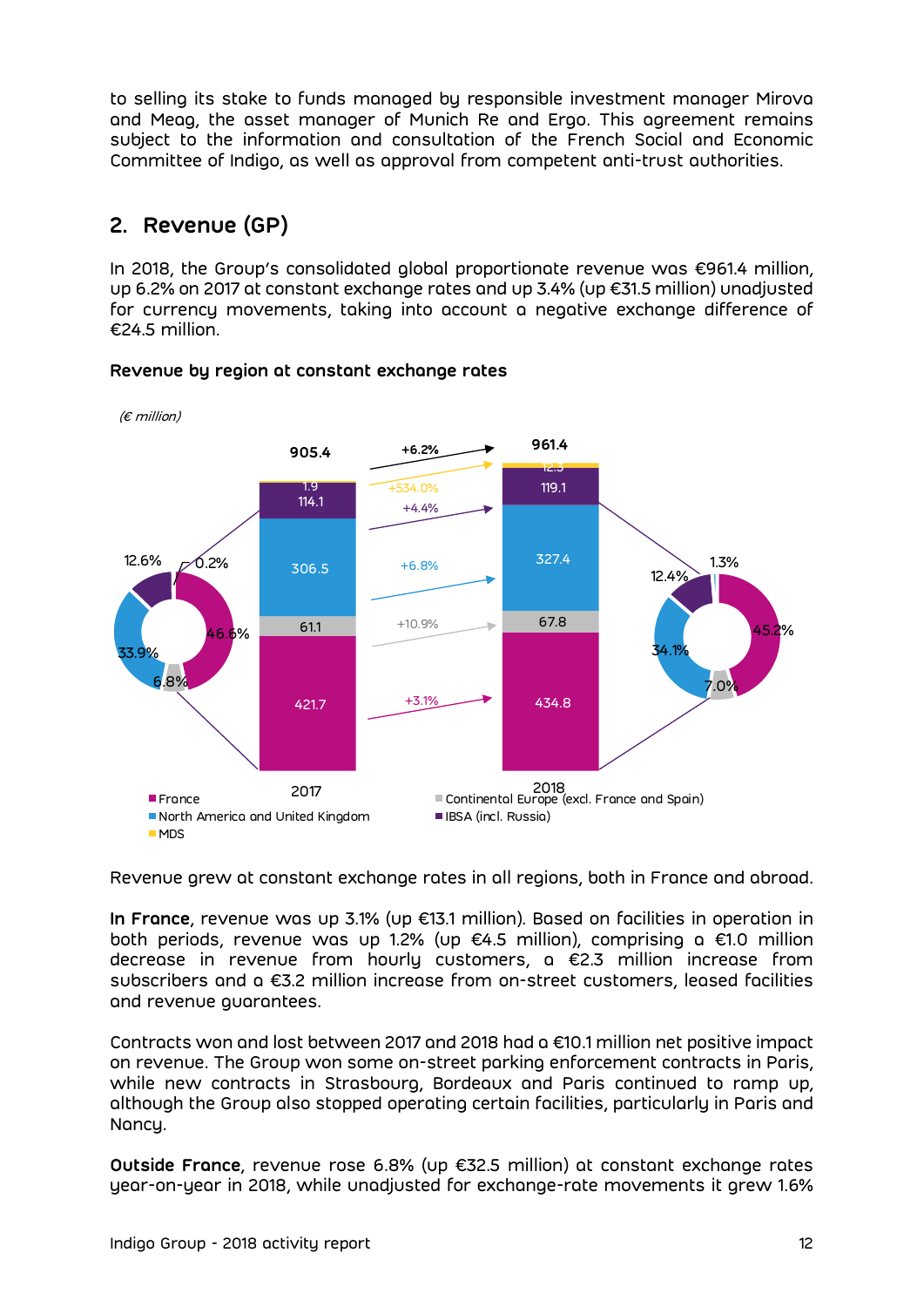(up €8.0 million). Movements in revenue in the various geographical zones were as follows:



#### Movements in revenue at constant exchange rates

#### Continental Europe (excluding France and Spain)

At constant exchange rates, revenue rose 10.9% (up €6.6 million) while, unadjusted for exchange-rate movements, it was up 10.5% compared with 2017. It included a €5.7 million contribution from Besix Park NV, consolidated since 1 July 2018, an increase of 8.4% (€2.2 million) in Belgium (excluding Besix Park NV), with €0.4 million attributable to the existing portfolio and €1.8 million to the commencement or revision of several contracts, an increase of 3.0% (€0.3 million) in Luxembourg, with €1.0 million attributable to the existing portfolio and a €0.8 million negative impact from the closure of a car park, and a decrease of 41.1% (€1.5 million) in the Czech Republic following the scheduled end of the on-street parking contract in Prague.

#### North America-United Kingdom

Revenue in this region rose 6.8% (€20.9 million) at constant exchange rates in 2018 and 2.9% (€9.2 million) unadjusted for exchange-rate movements, with a negative exchange difference of €11.7 million. Revenue in the United Kingdom fell 8.4% at constant exchange rates (€4.9 million) to €52.6 million, due to a €1.2 million negative effect attributable to the existing portfolio along with the loss or expiry of several contracts. Revenue in Canada (up 7.6% at constant exchange rates to €76.5 million) was boosted by €0.3 million from net contract wins and renewals, while revenue from the existing portfolio grew €5.3 million. Finally, revenue from the LAZ Parking joint venture in the United States, in which the Group owns a 50% stake, grew 11.4% at constant exchange rates, resulting in revenue of €198.2 million. There was very strong growth in the Connecticut, Massachusetts, New York New Jersey, Southeast, Southwest and Northern California regions.

#### IBSA (Spain and South America)

Revenue rose 4.4% (€5.0 million) at constant exchange rates in 2018 but fell 6.0% (€7.6 million) unadjusted for exchange-rate movements, with a negative exchange difference of €12.6 million. Brazil contributed €66.4 million to revenue, up 6.4% yearon-year at constant exchange rates. Revenue from Spain rose 4.7%, with a €1.1 million increase from the existing portfolio and a €0.6 million positive effect from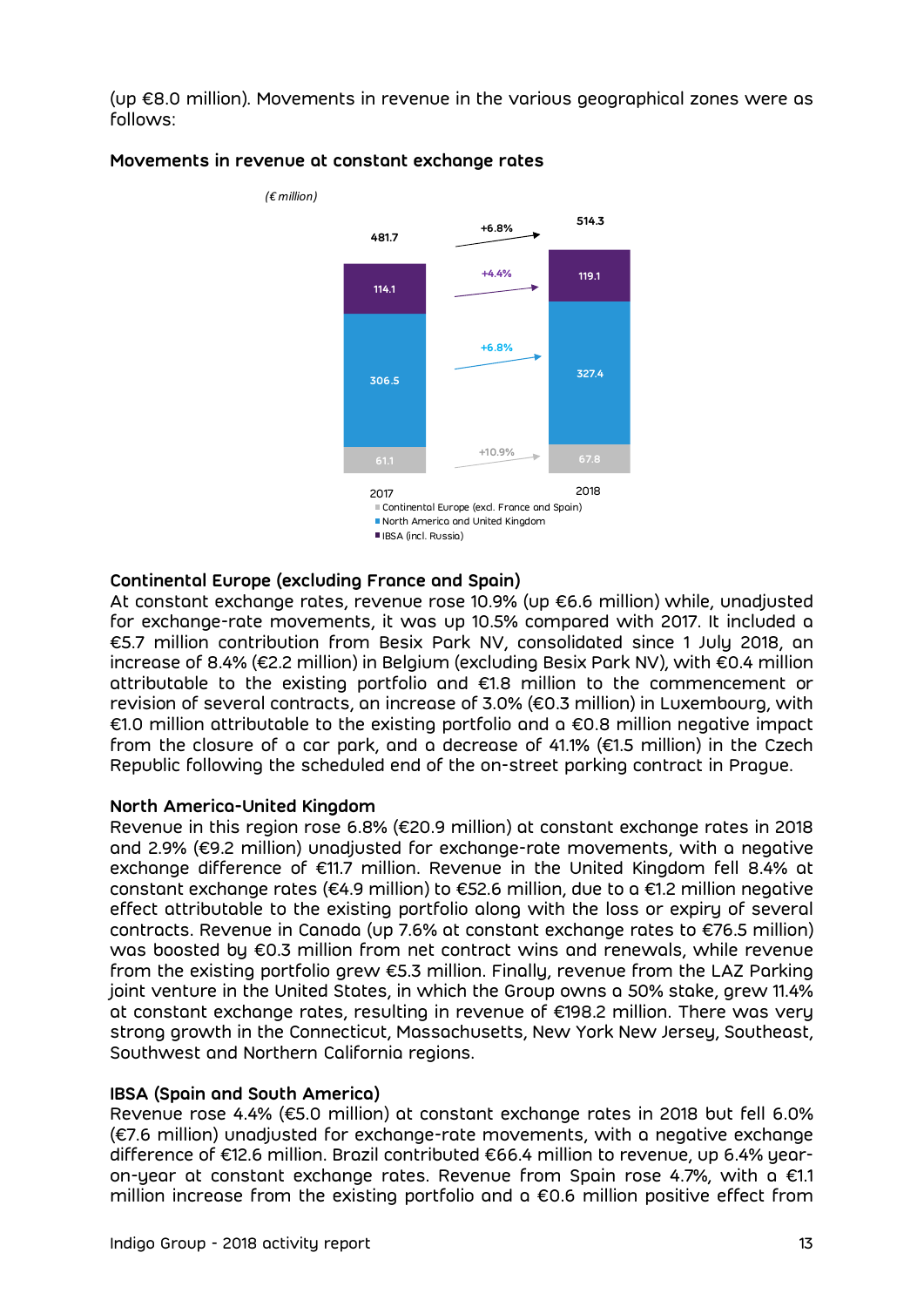movements in contracts. Revenue in Colombia rose by 12.8% at constant exchange rates to €8.3 million.

The business in Qatar (sold in February 2018) generated €1.6 million of revenue in 2017.

The MDS (Mobility and Digital Solutions) business line generated revenue of €12.3 million in 2018 as opposed to €1.9 million in 2017, including €9.5 million from its 36% stake in Smovengo. At the end of 2017, the Group launched its new free-floating bikesharing service under the INDIGO® weel brand, and by 31 December 2018 had introduced almost 10,000 bicycles in seven French cities.

# 3. Earnings

## 3.1 EBITDA (GP)

In 2018, global proportionate consolidated EBITDA rose slightly (by 0.1% or €0.2 million) at constant exchange rates compared with 2017 and fell 0.8% (€2.4 million) unadjusted for exchange-rate movements, because of a negative exchange difference of €2.6 million.

EBITDA by region at constant exchange rates



In France, EBITDA equalled 54.9% of revenue in 2018 as opposed to 54.8% in 2017, with EBITDA rising by 3.3% or €7.5 million year-on-year. The increase in EBITDA between 2017 and 2018 included the effect of starting up the Streeteo business (negative impact of €1.8 million), increased business levels (positive impact of €1.1 million), the resolution of several legal disputes (positive impact of €4.1 million), and a €4.1 million decrease in professional fees in 2018.

Outside France, EBITDA fell 4.5% (€3.8 million) at constant exchange rates and 7.3% (€6.4 million) unadjusted for exchange-rate movements in 2018, including a negative exchange difference of €2.6 million. Movements in the various geographical zones were as follows: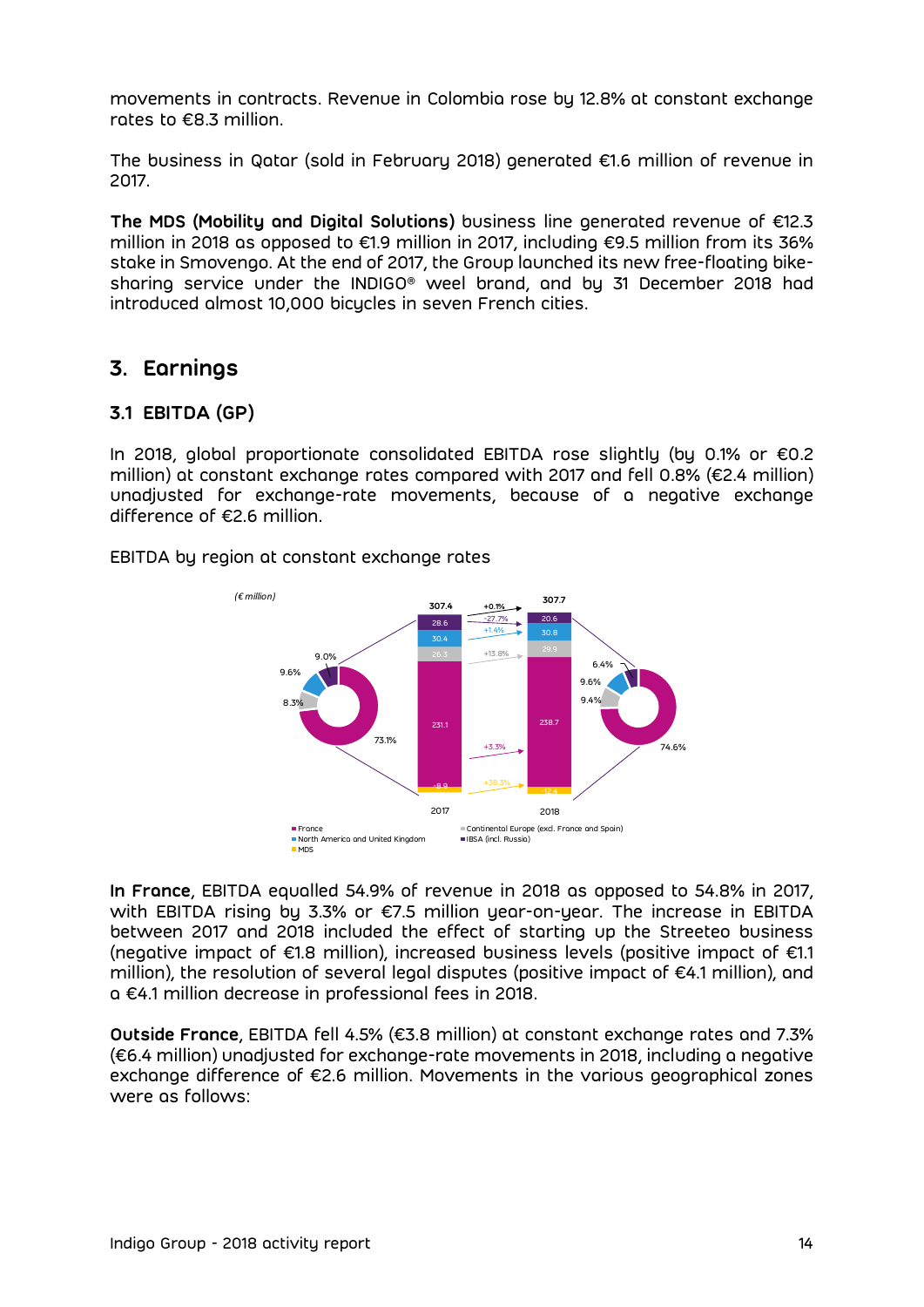#### EBITDA growth at constant exchange rates



Continental Europe (excl. France and Spain) North America and United Kingdom IBSA (incl. Russia)

#### Continental Europe (excluding France and Spain):

EBITDA amounted to €29.9 million in 2018, up from €26.4 million in the year-earlier period, i.e. an increase of 13.8% (€3.6 million) at constant exchange rates and 13.3% (€3.5 million) unadjusted for exchange rates. EBITDA included a €2.7 million contribution from Besix Park NV, consolidated since 1 July 2018, an increase of 5.1% (€0.7 million) in Belgium (excluding Besix Park NV) due to revenue growth, a 22.3% (€1.0 million) increase in Switzerland resulting mainly from cost savings, and a 10.9% (€0.3 million) increase in Luxembourg. However, EBITDA in the Czech Republic fell by 56.3% (€1.0 million) after the scheduled loss of an on-street parking contract in Prague.

#### North America-United Kingdom:

EBITDA rose 1.4% (€0.4 million) at constant exchange rates, but fell 1.4% (€0.4 million) unadjusted for exchange-rate movements, because of a €0.9 million negative exchange difference. EBITDA in the United Kingdom fell €1.5 million (down 10.8% at constant exchange rates to €12.2 million) due to a €4.9 million decline in revenue. At constant exchange rates, EBITDA in Canada rose 6.1% year-on-year to  $E$ 7.8 million, driven in particular by revenue growth in the existing portfolio. EBITDA at the LAZ Parking joint venture in the United States, which is 50%-owned by the Group, rose 15.7% or €1.5 million at constant exchange rates year-on-year, due in particular to an 11.4% increase in revenue.

#### IBSA (Spain and South America):

EBITDA fell 27.7% (€7.9 million) at constant exchange rates between 2017 and 2018. Unadjusted for exchange-rate movements, EBITDA fell 31.6% (or €9.5 million) to €20.6 million. EBITDA in Brazil fell by €8.9 million at constant exchange rates, resulting in a loss of €0.8 million, because of one-off impacts relating to longstanding contracts. EBITDA in Spain rose 5.1% (€1.0 million) compared with 2017, partly due to a €0.7 million increase from the existing portfolio.

The Mobility and Digital Solutions business line made a loss of €12.4 million at the EBITDA level in 2018 compared with a loss of €8.9 million in the year-earlier period. Although OPnGO and INDIGO® weel increased their revenue year-on-year, their EBITDA was similar because operating costs rose in line with the build-up of the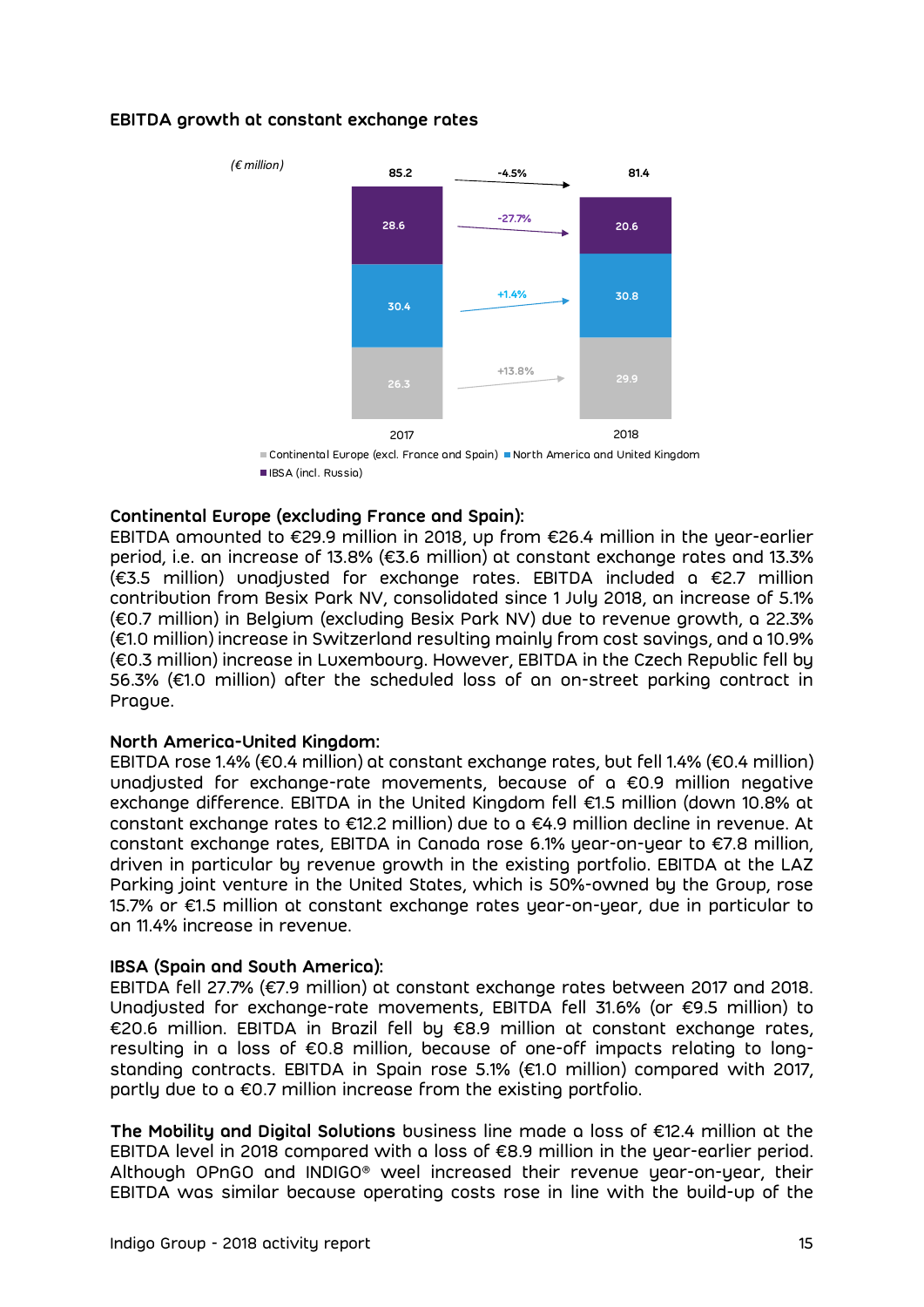business. In its first full year of operation, Smovengo made a €4.8 million loss at the EBITDA level, as opposed to a loss of €1.4 million in 2017.

## 3.2 Operating income (GP)

The Group's operating income amounted to €196.3 million in 2018, up from €124.1 million in 2017, an increase of 58.2% or €72.3 million.



That increase factors in depreciation, amortisation and provision charges on the MDS business line's new activities and disposal gains on the Group's subsidiaries and businesses in the United Kingdom, Germany, Slovakia and Russia.

The GP operating income figure of €196.3 million works out as €192.4 million under IFRSs, up 56.7% or €69.6 million relative to 2017.

## 3.3 Net financial income/expense (IFRS)

The cost of net financial debt rose from €40.9 million in 2017 to €60.6 million in 2018. The increase was mainly caused by the cost of exercising the make-whole clause as part of the early redemption of €500 million of bonds due to mature in 2020 (impact of €19.8 million).

In 2018, the average interest rate on gross long-term financial debt after adjusting for non-recurring costs was 2.4%<sup>2</sup>, stable compared with 2017.

Other financial income and expense resulted in a net expense of  $\epsilon$ 6.3 million in 2018, slightly higher than the 2017 figure of €5.9 million.

<sup>-</sup><sup>2</sup> Adjusted for the impact of exercising the make-whole clause, the balance of costs to be amortised on the 2020 bonds and the one-off payment related to the early termination of a €150 million swap. The cost of gross financial debt includes the cost of the shareholder loan (over part of the year) and excludes the fixed fee accretion expense.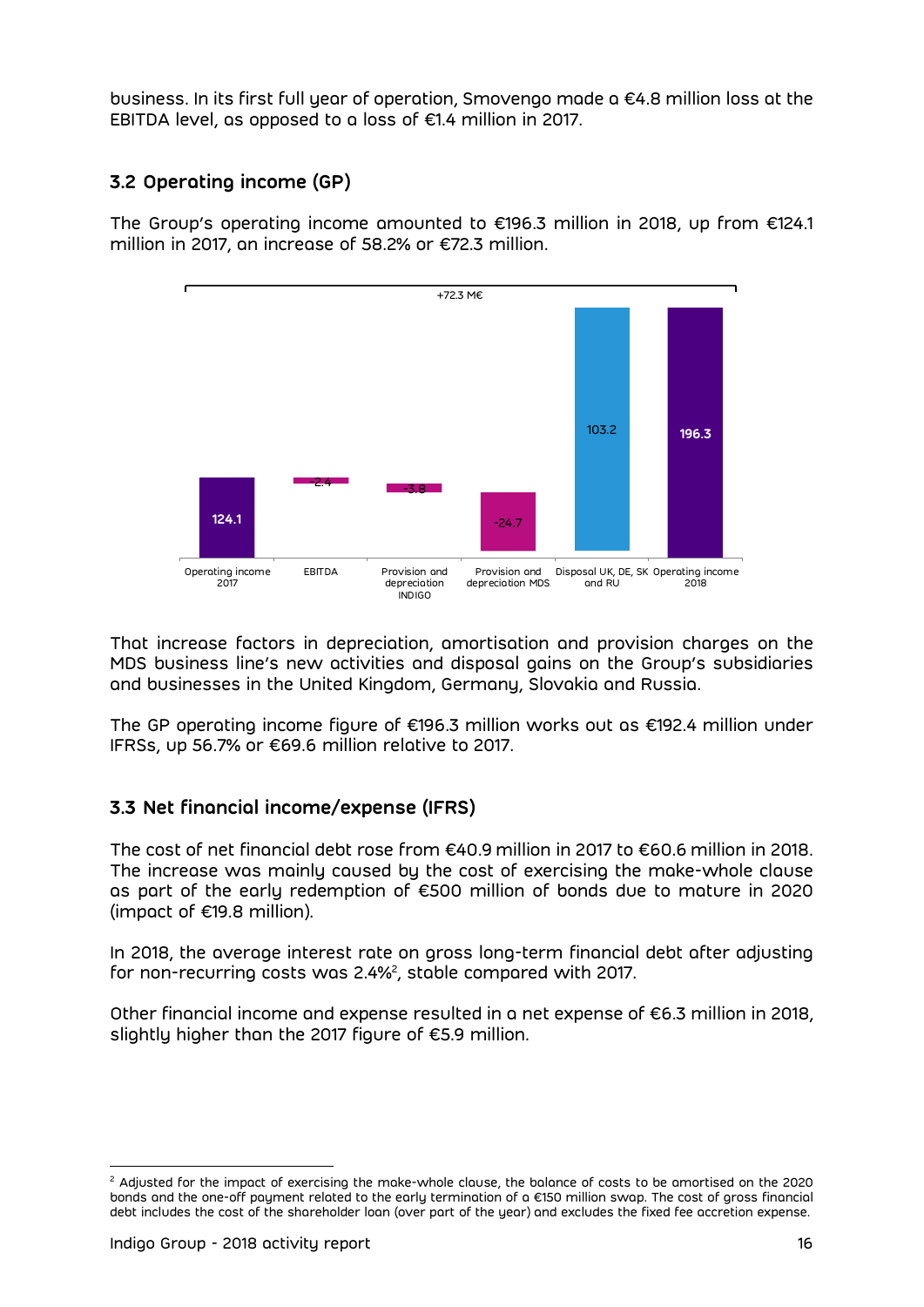## 3.4 Net income (IFRS)

Consolidated net income attributable to owners of the parent amounted to €82.2 million in 2018, up from €58.9 million in 2017.



Net income rose €23.3 million year-on-year in 2018 to €82.2 million, with a €69.6 million increase in IFRS operating income, a €20.1 million increase in the cost of net financial debt and other financial income and expense – mainly because of the aforementioned make-whole transaction – and a  $\epsilon$ 26.6 million increase in the net income tax expense.

The 2018 net income tax expense was €42.3 million as opposed to €15.7 million in 2017 (which included tax income of €15.7 million because of changes in tax rates in France, Belgium, Switzerland and the United States).

The effective tax rate in 2018 was 29.9%, as opposed to 23.1% (46.2% excluding changes in corporate income tax rates) in 2017. Adjusted for the impact of the Group selling its businesses in the United Kingdom, Germany and Slovakia, the effective tax rate for the period was 94.3%. The increase in that rate compared with 2017 was mainly caused by a substantial increase in unused tax losses at Indigo Group during the period, particularly as a result of expenses relating to the make-whole transaction, along with the non-use of tax losses in certain countries in which the Group operates, such as Brazil, and in the Mobility and Digital Solutions business line.

Consolidated net income attributable to owners of the parent figure excludes €1.0 million of income attributable to non-controlling interests in 2018 as opposed to €1.3 million in 2017.

## 4. Investments (IFRS)

Investments, net of disposals, amounted to €73.5 million in 2018 (€246.6 million excluding proceeds from disposals in Germany, the United Kingdom and Slovakia), after taking into account the impact relating to the accounting treatment of fixed fees (IFRIC 12), which represented net expenditure of €58.8 million.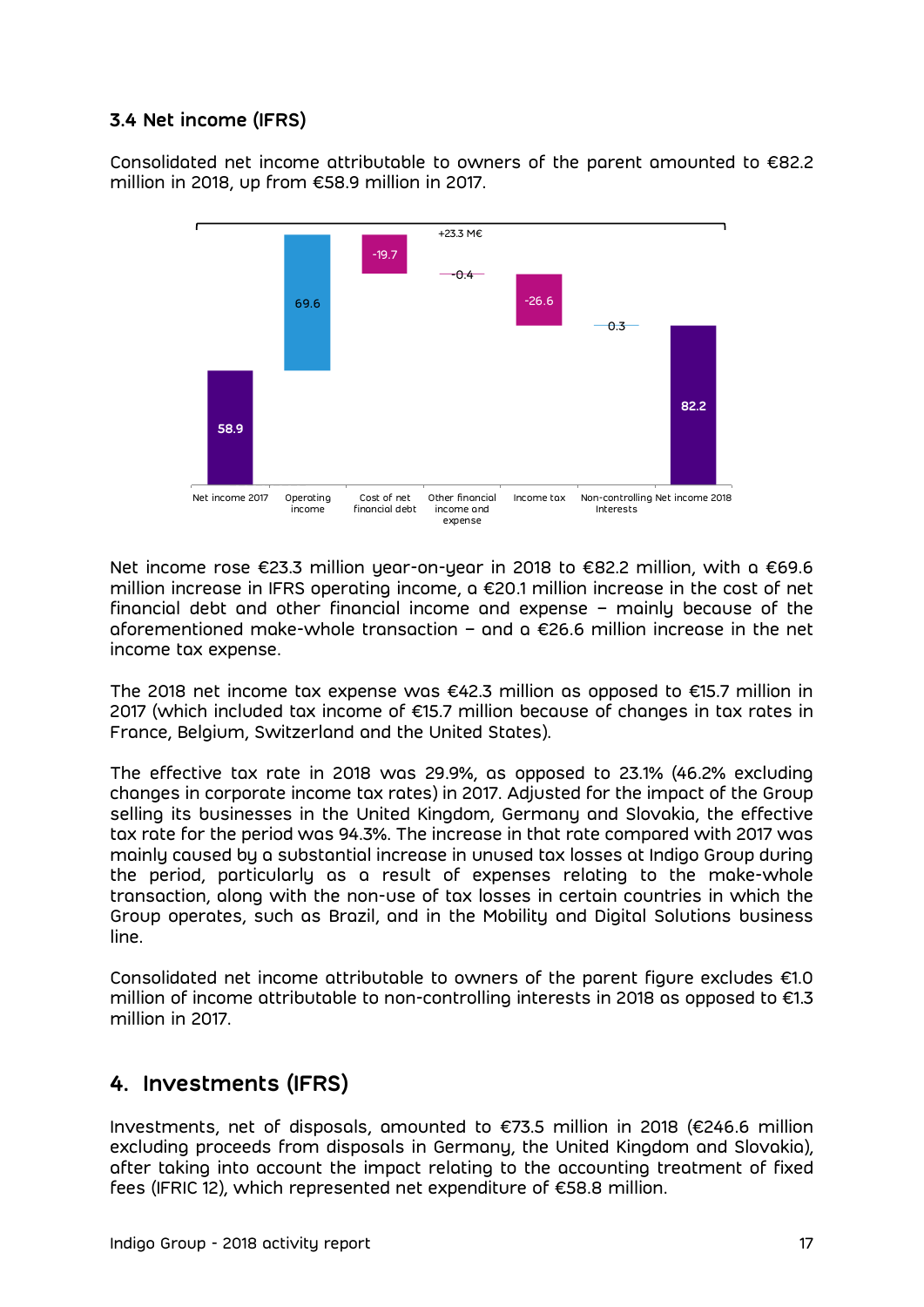| <b>TOTAL IFRS</b>                                   |                          |                          |                     |                    |
|-----------------------------------------------------|--------------------------|--------------------------|---------------------|--------------------|
| $(\epsilon$ million)                                | <b>FY 2017 Paid</b>      | FY 2017 Undertaken       | <b>FY 2018 Paid</b> | FY 2018 Undertaken |
| France                                              | 1.1                      | 1.1                      | 46.3                | 46.3               |
| Disposal of DE, UK and SK                           | $\overline{\phantom{a}}$ | $\overline{\phantom{a}}$ | (173.2)             | (173.2)            |
| International                                       | 9.5                      | 8.3                      | 7.7                 | 7.7                |
| <b>MDS</b>                                          | 0.8                      | 0.8                      | 1.0                 | 1.0                |
| <b>Financial investments</b>                        | 11.4                     | 10.1                     | (118.3)             | (118.3)            |
| France                                              | 98.3                     | 91.5                     | 88.9                | 79.0               |
| International                                       | 47.4                     | 47.2                     | 39.0                | 38.7               |
| <b>MDS</b>                                          | 2.7                      | 3.4                      | 5.0                 | 4.6                |
| Operational investments                             | 148.5                    | 142.1                    | 132.9               | 122.3              |
| France                                              | 99.4                     | 92.5                     | (38.0)              | (47.9)             |
| International                                       | 56.8                     | 55.5                     | 46.7                | 46.4               |
| <b>MDS</b>                                          | 3.5                      | 4.2                      | 6.0                 | 5.6                |
| Net investments                                     | 159.8                    | 152.2                    | 14.7                | 4.0                |
| Fixed royalties (IFRIC12)                           | 30.5                     | 30.5                     | 60.4                | 60.4               |
| IFRIC 12 Modification of contract                   | (17.7)                   | (17.7)                   | (1.6)               | (1.6)              |
| Net investments including impoct of fixed royalties | 172.6                    | 165.0                    | 73.5                | 62.8               |
|                                                     |                          |                          |                     |                    |

The main expenditure on investments in France during 2018 related to work under the contract with the city of Toulouse, the purchase of the Plaza car park in Lille, the development of car parks in Bordeaux (Gare Saint-Jean and Jardins de l'Ars) and Neuilly, and ongoing car park equipment upgrades.

Outside France, expenditure on investments totalled €39.0 million in 2018 and included the outright purchase of the Jorge Vigon car park in Logroño, Spain, along with investments in new contracts in Brazil.

Maintenance expenditure was lower than in 2017 after heavy technical upgrading investment in previous years.

When monitoring performance, the Group now distinguishes between maintenance and growth investments.

Maintenance investments mainly include investments intended to keep assets in line with current standards and technologies. Growth investments correspond to the acquisition, construction or renewal of car parks. (emilion)<br>
(employment investments mainly include investments intended to keep assets in<br>
with current standards and technologies. Growth investments correspond to<br>
acquisition, construction or renewal of car parks.<br>
(emi represent investments<br>
or principles the structure investments mainly include investments intended to keep assets in<br>
with current standards and technologies. Growth investments correspond to<br>
acquisition, construction or

In 2018, those investments broke down as follows:

| d growth investments.                                                                                                                                                                                          |                     |                    |                     |                    | leri monitoring performance, the Group how distinguishes between maintenance. |
|----------------------------------------------------------------------------------------------------------------------------------------------------------------------------------------------------------------|---------------------|--------------------|---------------------|--------------------|-------------------------------------------------------------------------------|
| intenance investments mainly include investments intended to keep assets in<br>with current standards and technologies. Growth investments correspond to<br>acquisition, construction or renewal of car parks. |                     |                    |                     |                    |                                                                               |
|                                                                                                                                                                                                                |                     |                    |                     |                    |                                                                               |
|                                                                                                                                                                                                                |                     |                    |                     |                    |                                                                               |
| :018, those investments broke down as follows:<br>$(E \text{ million})$                                                                                                                                        | <b>FY 2017 Paid</b> | FY 2017 Undertaken | <b>FY 2018 Paid</b> | FY 2018 Undertaken |                                                                               |
| Development investments                                                                                                                                                                                        | 113.4               | 113.4              | 97.2                | 97.2               |                                                                               |
| Car park maintenance investments                                                                                                                                                                               | 25.9                | 25.9               | 20.9                | 20.9               |                                                                               |
| Other maintenance investments                                                                                                                                                                                  | 2.7                 | 2.7                | 3.9                 | 3.9                |                                                                               |
| Variation of debts                                                                                                                                                                                             | 6.4                 |                    | 10.9                |                    |                                                                               |

# 5. Cash flows (IFRS)

#### 5.1 Consolidated cash flow statement (IFRS)

In 2018, cash flow from operations before tax and financing costs amounted to €294.2 million, slightly lower than the €296.2 million generated in 2017 (down 0.7%).

Changes in the operating working capital requirement and current provisions produced a cash inflow of €13.8 million (inflow of €8.6 million in 2017), and the working capital surplus rose to €158.8 million.

Net financial interest payments amounted to €39.8 million in 2018, very slightly higher than the year-earlier figure (€38.2 million), while tax paid amounted to €48.6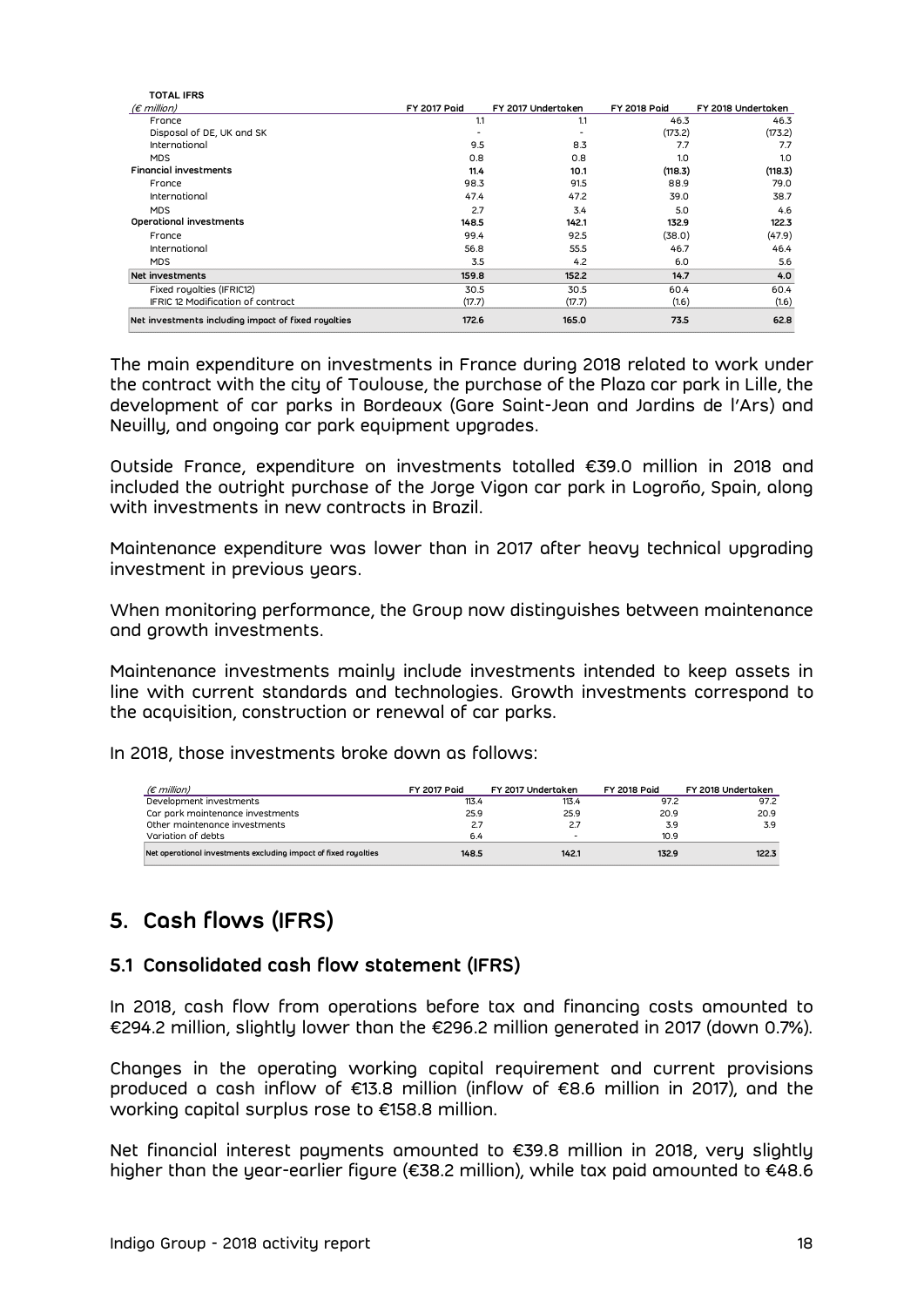million, higher than the €38.9 million paid in 2017, which included the positive impact of corporate income tax rebates in France.

Dividends received from equity-accounted companies totalled €11.9 million, a large proportion of which came from 50%-owned US subsidiary LAZ Parking and from a 50%-owned subsidiary in Switzerland.

Cash flow from operating activities totalled €231.6 million in 2018 versus €238.1 million in 2017.

Operating investments (net of disposals) and net financial investments led to a net cash outflow of €73.5 million. They included the impact of the Group's disposal of subsidiaries in the United Kingdom, Germany and Slovakia for a total of €173.2 million. After taking into account the Group's share of financing provided to Smovengo (€35.5 million in 2018), the net cash outflow relating to investing activities amounted to €109.7 million, down €66.1 million compared with 2017.

Cash flow from financing activities produced an inflow of  $\epsilon$ 29.8 million as opposed to €66.0 million in 2017. It included cash inflows from a new €700 million bond issue in April 2018, the net proceeds from which amounted to €688.2 million. It also included cash outflows related to the early redemption, in May 2018, of the €500 million of bonds due to mature in 2020 and the cost of exercising the make-whole clause (€19.8 million), along with the repayment of a €100 million shareholder loan granted to Indigo Group by its parent company Infra Foch Topco.

Taking into account all of these cash flows, the Group's cash position increased by €155.7 million in 2018 as opposed to €131.0 million in 2017.

## 5.2 Free cash-flow (IFRS)

For performance monitoring purposes, the Group uses free cash flow as a measure of cash flow from recurring operating activities. It equals EBITDA less disbursements related to fixed fees as part of concession contracts, changes in the working capital requirement and changes in payables and receivables on non-current assets, maintenance expenditure and other operating items that have a cash impact but that are not included in EBITDA. Frequirement on clear appearing vertical in the supervalues of the state of the state of the state of the state of the state of the state of the state of the state of the state of the state of the state of the state of th

| requirement and changes in payables and receivables on non-current assets,<br>maintenance expenditure and other operating items that have a cash impact but<br>that are not included in EBITDA.                                                     |            |            |
|-----------------------------------------------------------------------------------------------------------------------------------------------------------------------------------------------------------------------------------------------------|------------|------------|
| In 2018, free cash flow amounted to $\epsilon$ 230.4 million as opposed to $\epsilon$ 226.3 million in<br>the year-earlier period. The reconciliation between that figure and the consolidated<br>cash flow statement analysed above is as follows: |            |            |
| ( $\varepsilon$ million)                                                                                                                                                                                                                            | 31/12/2017 | 31/12/2018 |
|                                                                                                                                                                                                                                                     |            |            |
| <b>EBITDA</b>                                                                                                                                                                                                                                       | 296.3      | 295.5      |
| Cash element from operating activities without impact on EBITDA                                                                                                                                                                                     | (0.1)      | (1.3)      |
| Cash-Flow from operating activities (before tax and financing cost                                                                                                                                                                                  | 296.2      | 294.2      |
| Change in WCR and current provision                                                                                                                                                                                                                 | 8.6        | 13.8       |
| Fixed fees                                                                                                                                                                                                                                          | (52.6)     | (56.7)     |
| Car park maintenance investments (undertaken)                                                                                                                                                                                                       | (25.9)     | (20.9)     |

The cash conversion ratio (free cash flow as a proportion of EBITDA) remained high and even rose by 1.6 points to 78.0% in 2018, as opposed to 76.4% in 2017.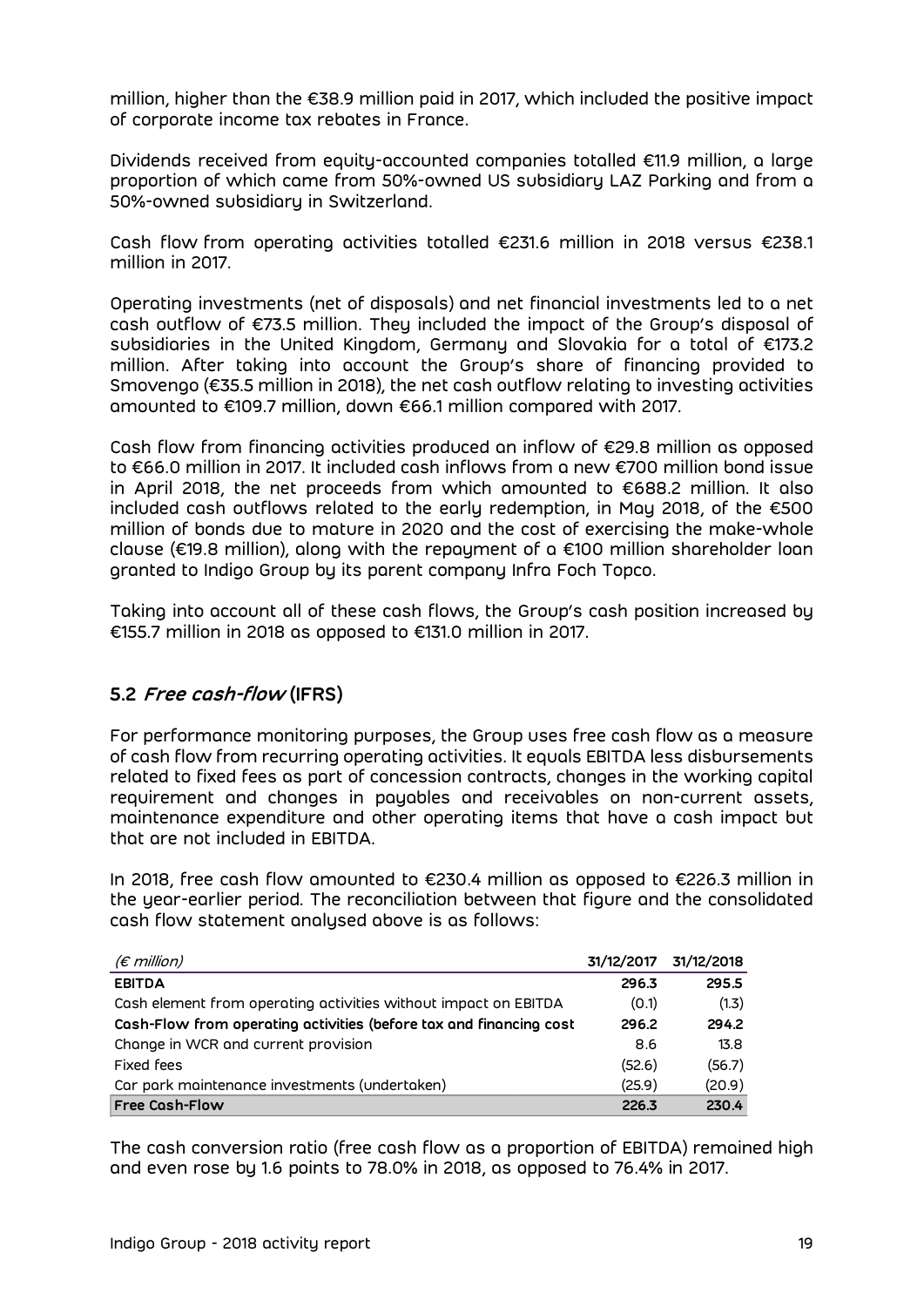# 6. Balance sheet and net financial debt (IFRS)

Consolidated non-current assets were €2,706.9 million at 31 December 2018 as opposed to €2,760.9 million at 31 December 2017. They included concession intangible assets of €1,051.4 million, including €316.6 million in respect of the adjustment of fixed fees on the consolidated balance sheet, along with total goodwill of €772.4 million versus €797.8 million at 31 December 2017.

Consolidated equity was €648.1 million at 31 December 2018, including €636.6 million attributable to owners of the parent, versus €634.7 million at 31 December 2017. The share capital consisted of 160,044,282 shares at 31 December 2018, the same number as at 31 December 2017. million versus €797.6 million at 31 December 2017.<br>
onsolidated equity was €648.1 million at 31 December 2018, including €636.6 million<br>
ttributable to owners of the parent, versus €634.7 million at 31 December 2017. The onsolidated equity was  $\epsilon$ 648.1 million at 31 December 2018, including  $\epsilon$ 636.6 million<br>ttributable to owners of the parent, versus  $\epsilon$ 634.7 million at 31 December 2017. The<br>hare capital consisted of 160,044,282 shares consolidated equity was  $\epsilon$ 648.1 million at 31 December 2018, including  $\epsilon$ 636.6 million<br>ttributable to owners of the parent, versus  $\epsilon$ 634.7 million at 31 December 2017. The<br>hare capital consisted of 160,044,282 share

| 31/12/2017 | 31/12/2018                                                         |                                                                                                                                                                                                                                                                      |
|------------|--------------------------------------------------------------------|----------------------------------------------------------------------------------------------------------------------------------------------------------------------------------------------------------------------------------------------------------------------|
| 1377.9     | 1566.5                                                             |                                                                                                                                                                                                                                                                      |
| (0.6)      | $-0.5$                                                             |                                                                                                                                                                                                                                                                      |
| 23.5       | 42.7                                                               |                                                                                                                                                                                                                                                                      |
| 104.2      | 0.0                                                                |                                                                                                                                                                                                                                                                      |
| 13.7       | 21.3                                                               |                                                                                                                                                                                                                                                                      |
| 1 518.8    | 1630.0                                                             |                                                                                                                                                                                                                                                                      |
| 323.7      | 333.4                                                              |                                                                                                                                                                                                                                                                      |
| 1842.5     | 1963.4                                                             |                                                                                                                                                                                                                                                                      |
|            |                                                                    |                                                                                                                                                                                                                                                                      |
| (2.6)      | (1.2)                                                              |                                                                                                                                                                                                                                                                      |
|            |                                                                    |                                                                                                                                                                                                                                                                      |
|            | million at 31 December 2017), breaking down as follows:<br>(174.2) | attributable to owners of the parent, versus €634.7 million at 31 December 2017. The<br>share capital consisted of 160,044,282 shares at 31 December 2018, the same<br>Consolidated net financial debt was €1,633.1 million at 31 December 2018 (€1,665.7<br>(329.0) |

Group liquidity amounted to €629.0 million at 31 December 2018 (€474.2 million at 31 December 2017). It consisted of €329.0 million of managed net cash and a confirmed bank credit facility of €300 million that was unused at 31 December 2018. That facility was initially due to expire in October 2021, with two options to extend it by one year each. The final extension request was accepted by all banks in the consortium, and so this €300 million facility is now due to expire in October 2023.

Based on consolidated equity attributable to owners of the parent amounting to €636.6 million at 31 December 2018 (€623.5 million at 31 December 2017), gearing (net debt/equity) was 2.57x at 31 December 2018 as opposed to 2.67x at 31 December 2017. The IFRS leverage ratio (net debt/EBITDA ratio) was 5.53x at end-December 2017, slightly lower than the 5.62x figure at end-December 2017. The global proportionate leverage ratio was 5.32x at end-December 2018 versus 5.41x at end-December 2017. That ratio includes the proceeds from selling Indigo's businesses in the United Kingdom, Germany and Slovakia.

# 7. Main transactions with related parties

The nature of the main transactions with related parties are described in Note 11.1 to the consolidated financial statements for the year 2018.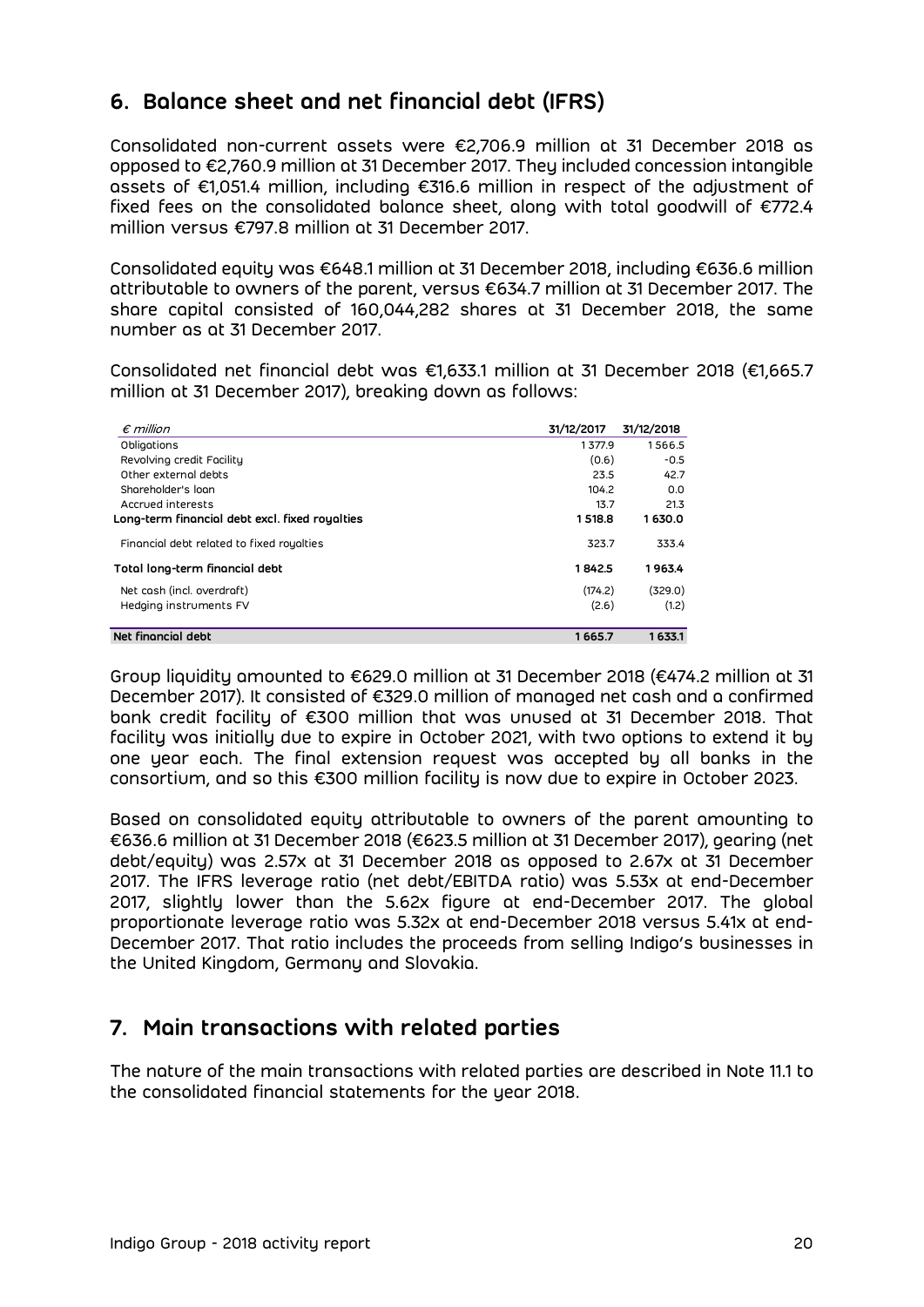# 8. Risk factors

The main risk factors to which the Indigo group might be exposed are set out in the "Risk Factors" section on pages 1-20 of the prospectus filed with the AMF in April 2018, and in Note 9.16 "Financial risk management" to the consolidated financial statements for the year 2018.

## 9. IFRS data

Revenue, EBITDA and operating income figures presented above are global proportionate figures. Global proportionate figures are IFRS consolidated figures presented in the Group's consolidated financial statements adjusted for the Group's share of joint ventures (mainly in the USA, Colombia, Panama and Smovengo) as if they were consolidated proportionately and not under the equity method applied in accordance with IFRSs when preparing the consolidated financial statements. perating income rigures presented doove are giodal<br>boal proportionate figures are IFRS consolidated figures<br>consolidated financial statements adjusted for the Group's<br>acinly in the USA, Colombia, Panama and Smovengo) as i es. Global proportionate figures are IFRS consolidated figures<br>
oup's consolidated financial statements adjusted for the Group's<br>
res (mainly in the USA, Colombia, Panama and Smovengo) as if<br>
ated proportionately and not u Consumer the Consumer Service Consumer Consumer Consumer Service Consumer Schements adjusted for the Group's<br>Share of joint ventures (mainly in the USA, Colombia, Panama and Smovengo) as if<br>they were consolidated proporti

| presented in the Group's consolidated financial statements adjusted for the Group's<br>share of joint ventures (mainly in the USA, Colombia, Panama and Smovengo) as if<br>they were consolidated proportionately and not under the equity method applied in<br>accordance with IFRSs when preparing the consolidated financial statements.<br>The IFRS consolidated revenue and EBITDA figures and joint venture items included |                              |                          |                  |                                    |                 |                         |           |
|----------------------------------------------------------------------------------------------------------------------------------------------------------------------------------------------------------------------------------------------------------------------------------------------------------------------------------------------------------------------------------------------------------------------------------|------------------------------|--------------------------|------------------|------------------------------------|-----------------|-------------------------|-----------|
|                                                                                                                                                                                                                                                                                                                                                                                                                                  |                              |                          |                  |                                    |                 |                         |           |
| in global proportionate figures are shown below:                                                                                                                                                                                                                                                                                                                                                                                 |                              |                          |                  |                                    |                 |                         |           |
|                                                                                                                                                                                                                                                                                                                                                                                                                                  |                              |                          |                  |                                    |                 |                         |           |
|                                                                                                                                                                                                                                                                                                                                                                                                                                  |                              | <b>REVENUE</b><br>Actual |                  |                                    |                 | <b>EBITDA</b><br>Actual | Var       |
| $(E \text{ million})$                                                                                                                                                                                                                                                                                                                                                                                                            | Actual<br>H <sub>1</sub> -17 | H1-18                    | Var<br>2018-2017 | $(E \text{ million})$              | Actual<br>H1-17 | H1-18                   | 2018-2017 |
| France                                                                                                                                                                                                                                                                                                                                                                                                                           | 421.7                        | 434.8                    | $+3.1%$          | France                             | 231.2           | 238.7                   | $+3.3%$   |
| Europe                                                                                                                                                                                                                                                                                                                                                                                                                           | 57.1                         | 64.1                     | $+12.2%$         | Europe                             | 23.9            | 27.5                    | $+14.8%$  |
| <b>NAUK</b>                                                                                                                                                                                                                                                                                                                                                                                                                      | 129.5                        | 125.5                    | $-3.1%$          | <b>NAUK</b>                        | 19.4            | 17.2                    | $-11.3%$  |
| <b>IBSA</b>                                                                                                                                                                                                                                                                                                                                                                                                                      | 116.0                        | 109.7                    | $-5.4%$          | <b>IBSA</b>                        | 29.3            | 19.8                    | $-32.6%$  |
| <b>MDS</b>                                                                                                                                                                                                                                                                                                                                                                                                                       | 1.9                          | 2.8                      | +46.4%           | <b>MDS</b>                         | (7.5)           | (7.6)                   | $+0.8%$   |
| <b>REVENUE IFRS</b>                                                                                                                                                                                                                                                                                                                                                                                                              | 726.3                        | 737.0                    | $+1.5%$          | <b>EBITDA IFRS</b>                 | 296.2           | 295.5                   | $-0.2%$   |
| - USA                                                                                                                                                                                                                                                                                                                                                                                                                            | 185.9                        | 198.2                    | $+6.6%$          | - USA                              | 11.3            | 12.9                    | $+14.4%$  |
| - Colombia - Panama                                                                                                                                                                                                                                                                                                                                                                                                              | 9.1                          | 9.4                      | $+3.8%$          | - Colombia - Panama                | 0.8             | 1.0                     | $+20.6%$  |
| - Smovengo                                                                                                                                                                                                                                                                                                                                                                                                                       |                              | 9.5                      |                  | - Smovengo                         | (1.4)           | (4.8)                   | +239.3%   |
| - Autres                                                                                                                                                                                                                                                                                                                                                                                                                         | 8.5                          | 7.3                      | $-14.7%$         | - Autres                           | 3.1             | 3.0                     | $-1.4%$   |
| REVENUE co-entreprises                                                                                                                                                                                                                                                                                                                                                                                                           | 203.5                        | 224.4                    | $+10.2%$         | <b>EBITDA co-entreprises</b>       | 13.8            | 12.2                    | $-11.7%$  |
| France                                                                                                                                                                                                                                                                                                                                                                                                                           | 421.7                        | 434.8                    | $+3.1%$          | France                             | 231.1           | 238.7                   | $+3.3%$   |
| Europe                                                                                                                                                                                                                                                                                                                                                                                                                           | 61.3                         | 67.8                     | $+10.5%$         | Europe                             | 26.4            | 29.9                    | $+13.3%$  |
| <b>NAUK</b>                                                                                                                                                                                                                                                                                                                                                                                                                      | 318.2                        | 327.4                    | $+2.9%$          | <b>NAUK</b>                        | 31.2            | 30.8                    | $-1.4%$   |
| <b>IBSA</b>                                                                                                                                                                                                                                                                                                                                                                                                                      | 126.7                        | 119.1                    | $-6.0%$          | <b>IBSA</b>                        | 30.1            | 20.6                    | $-31.6%$  |
| <b>MDS</b>                                                                                                                                                                                                                                                                                                                                                                                                                       | 1.9                          | 12.3                     | +534.0%          | <b>MDS</b>                         | (8.9)           | (12.4)                  | +38.3%    |
|                                                                                                                                                                                                                                                                                                                                                                                                                                  | 929.9                        | 961.4                    | $+3.4%$          | <b>EBITDA Global Proportionate</b> | 310.0           | 307.7                   | $-0.8%$   |

## 10. Outlook

At constant scope, the Group is expecting continued growth in revenue in 2019 across its two business lines:

- 1) Car parks, on-street parking and related activities (car, district and personal services), with the ambition of offering cities a comprehensive solution,
- 2) Mobility and Digital Solutions (MDS), with the aim of offering digital parking solutions (OPnGO), providing shared and individual mobility solutions (bicycles, scooters, motorbikes and cars) using a shared platform and shared batteries (INDIGO® weel) as well as offering shared mobility solutions to cities (Smovengo)

With these two business lines, Indigo Group is positioning itself clearly as a key partner for cities regarding individual mobility solutions, as outlined by its GOAL 2025 strategic plan